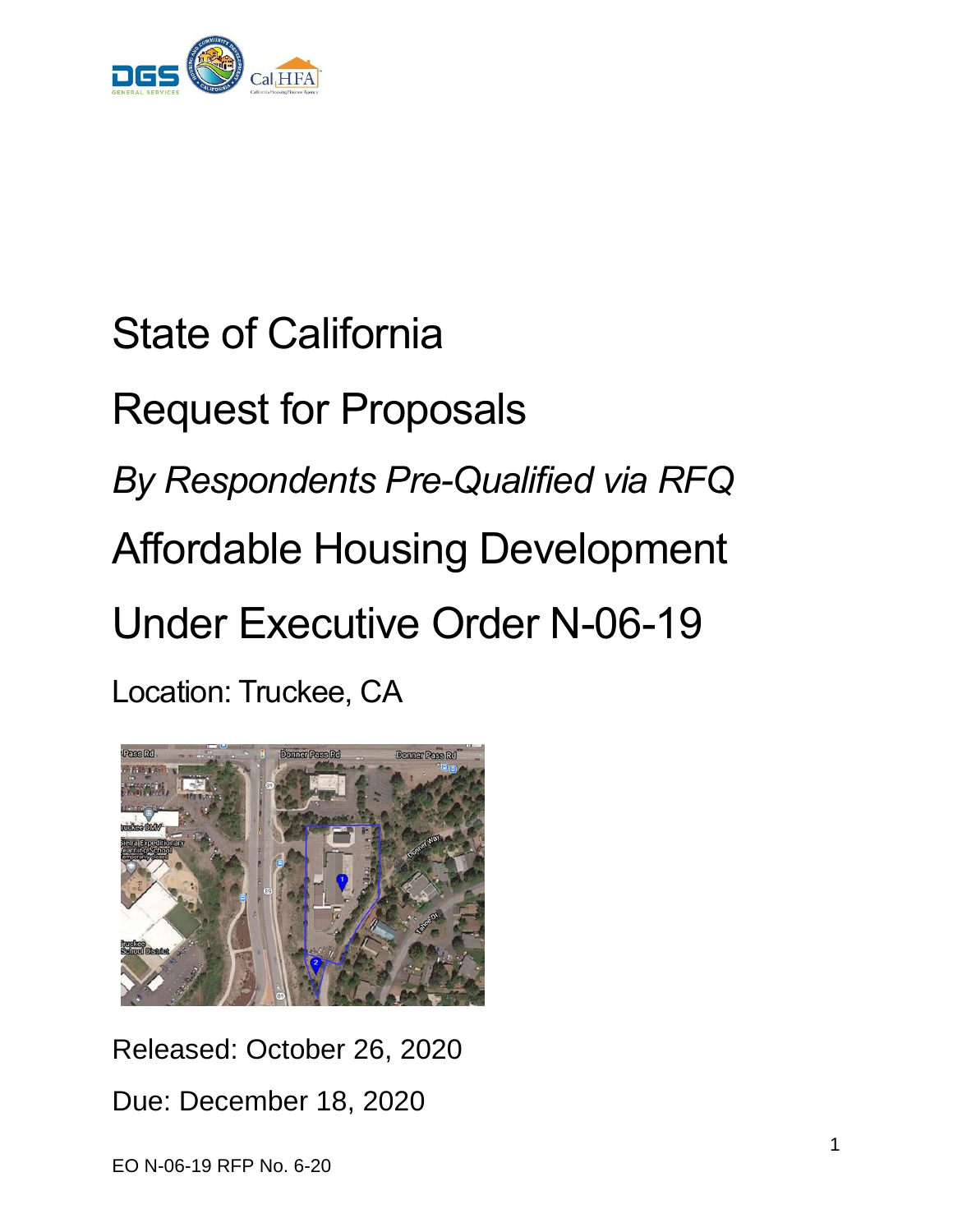

**REQUEST FOR PROPOSALS** Affordable Housing Development

#### **Proposals must be submitted by:**

- 1. Emailing Jon Heim, [jonathan.heim@dgs.ca.gov;](mailto:joshua.palmer@dgs.ca.gov) and
- 2. Uploading to Box.com.

*It is the responsibility of the Respondent to ensure their proposal is emailed and uploaded in its entirety. Any information or material submitted after the deadline will not be considered.*

**DEADLINE: Submit by 5:00 PM PT on December 18, 2020.**

**THIS REQUEST FOR PROPOSALS IS OPEN ONLY TO INVITED TEAMS THAT SUCCESSFULLY MET THE QUALIFICATIONS OUTLINED IN THE AFFORDABLE HOUSING DEVELOPMENT REQUEST FOR QUALIFICATIONS NO. 2-20, WHICH CLOSED ON JULY 20, 2020.**

Respondents that successfully qualified for this opportunity during the Qualification stage have been notified of their eligibility to submit a proposal.

*Note: The California Public Records Act (California Government Code Sections 6250 et seq.) mandates public access to government records. Therefore, unless the information is exempt from disclosure by law, the material submitted may be made available to the public.*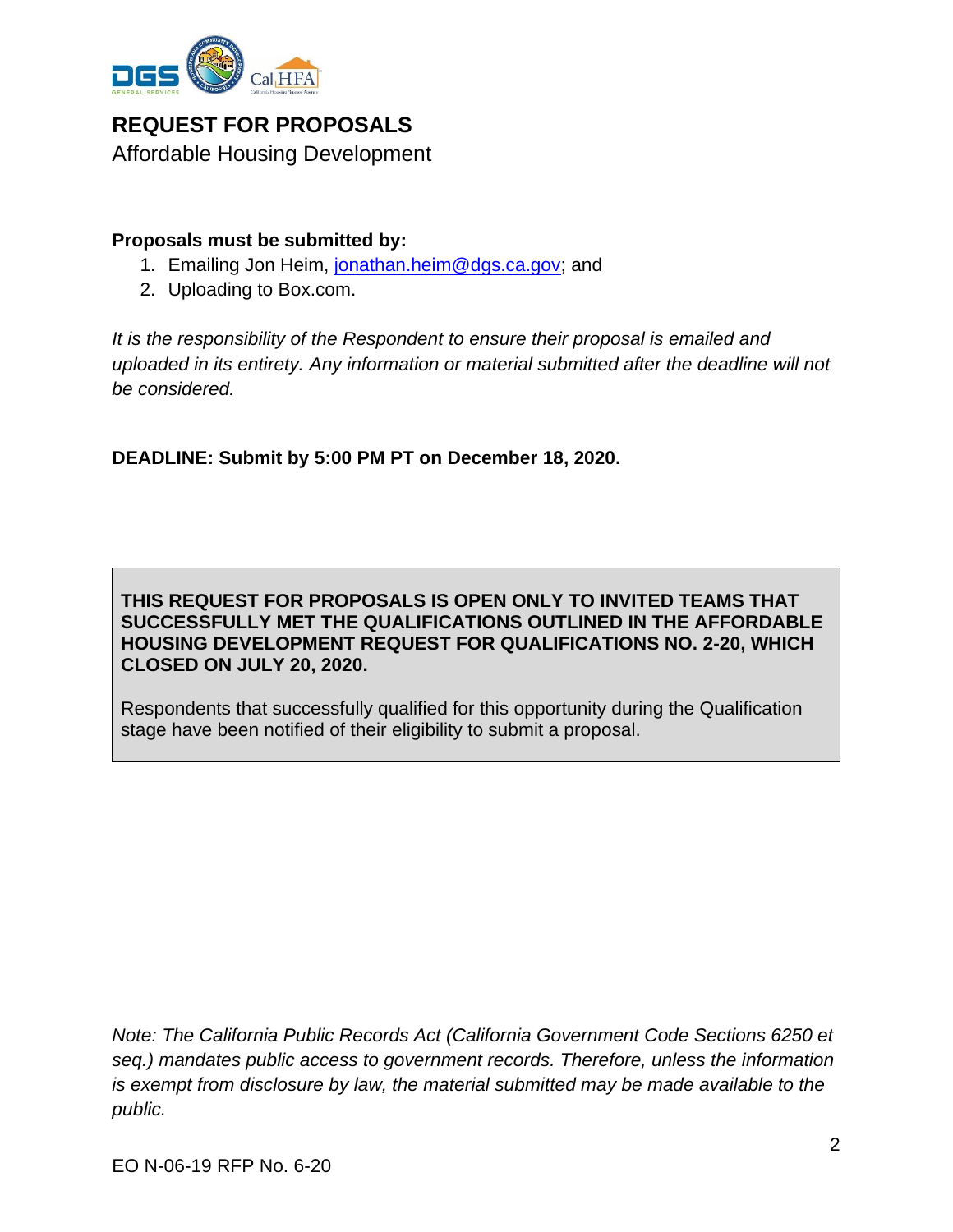

## **STATE CONTACT:**

Jon Heim Department of General Services Asset Management Branch 707 3<sup>rd</sup> Street, 5<sup>th</sup> Floor West Sacramento, CA 95605 [jonathan.heim@dgs.ca.gov](mailto:joshua.palmer@dgs.ca.gov)

#### **PROJECT WEBSITE:**

#### Page: [Executive Order N-06-19 Affordable Housing](https://www.dgs.ca.gov/RESD/Projects/Page-Content/Projects-List-Folder/Executive-Order-N-06-19-Affordable-Housing-Development)

URL: https://www.dgs.ca.gov/RESD/Projects/Page-Content/Projects-List-Folder/Executive-Order-N-06-19-Affordable-Housing-Development

#### **RFP SCHEDULE:**

The following timeline is provided for the Respondent's scheduling information but is subject to change at the State's discretion.

| <b>Activity</b>                                       | <b>Date</b>                  |  |
|-------------------------------------------------------|------------------------------|--|
| <b>Request for Proposals Released</b>                 | October 26, 2020             |  |
| RFP Questions and Requests for Clarification Deadline | November 13, 2020            |  |
| State Response to RFP Questions/Clarifications        | November 20, 2020            |  |
| <b>RFP Submittal Deadline</b>                         | 5:00 PM on December 18, 2020 |  |
| Interviews Conducted (approximate)                    | Week of January 4, 2021      |  |
| Selection of Qualified Developer (approximate)        | February 2021                |  |

#### **DISCLAIMER**

The State obtained the information contained in this RFP from sources deemed reliable; however, the State makes no guarantees, warranties, or representations, nor expresses or implies any opinion concerning the accuracy or completeness of the information provided. It is furnished solely as an aid to Interested Parties. Interested Parties are responsible for undertaking all necessary investigation on and off the State Property to determine the suitability of the State Property for Interested Party's intended use.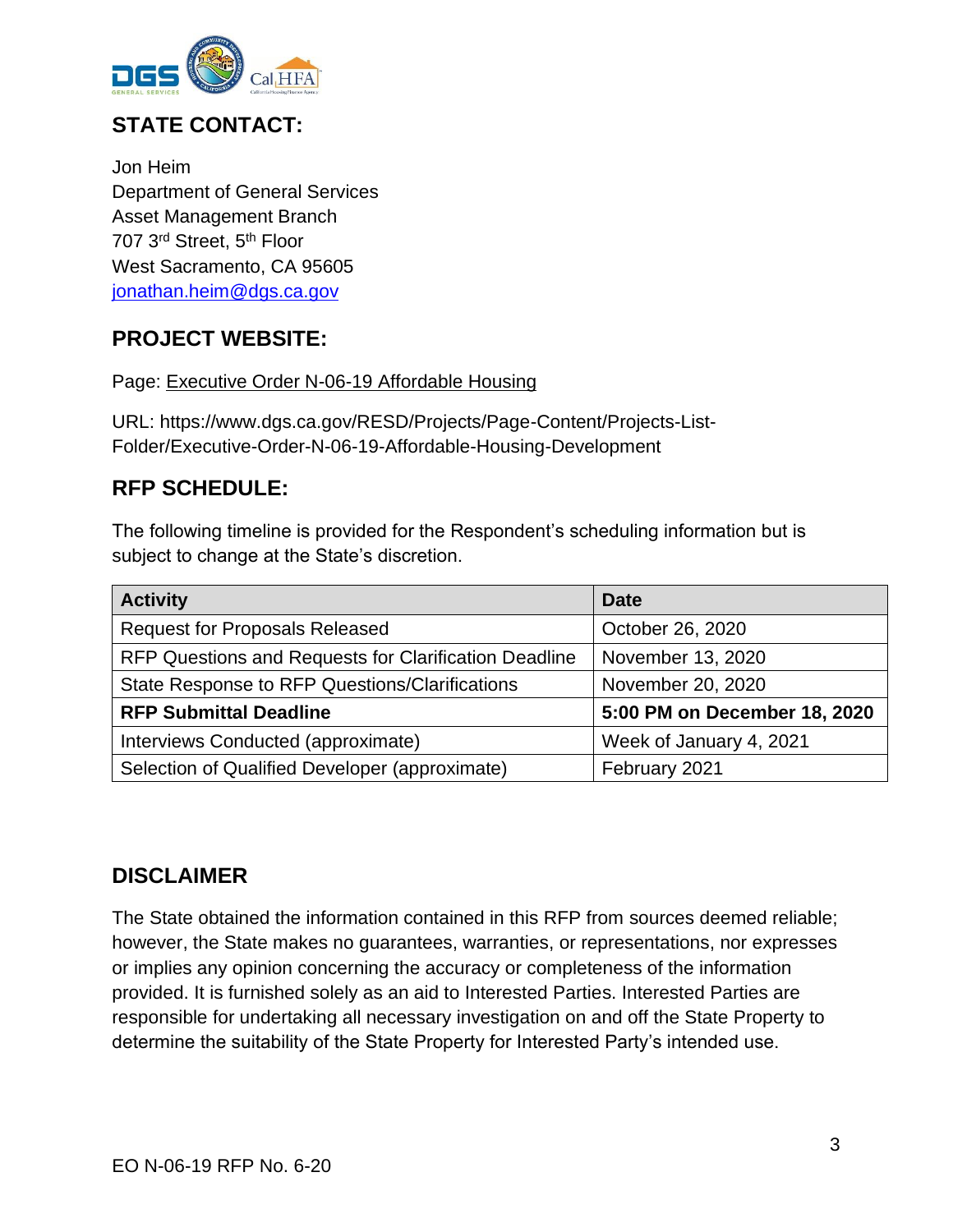

## Table of Contents

|    | 3. SITE CONDITIONS AND APPLICABLE LAND USE POLICIES  9 |  |
|----|--------------------------------------------------------|--|
|    |                                                        |  |
|    |                                                        |  |
|    |                                                        |  |
|    |                                                        |  |
| 1. |                                                        |  |
| 2. |                                                        |  |
| 3. |                                                        |  |
| 4. |                                                        |  |
|    |                                                        |  |
|    |                                                        |  |
|    |                                                        |  |
|    |                                                        |  |
| 3. |                                                        |  |
| 4. |                                                        |  |
|    |                                                        |  |

#### **EXHIBITS**

- A. Executive Order EO N-06-19
- B. Government Code Section 14671.2
- C. Phase I Environmental Assessment
- D. Condition of Title Guarantee

#### **ATTACHMENTS**

- 1. Ground Lease and Regulatory Agreement Template\*
- <span id="page-3-0"></span>2. Exclusive Negotiation Agreement Template\*

*\*The Ground Lease, Regulatory Agreement, and Exclusive Negotiation Agreement included in attachments are templates and may be modified by the State prior to signing the lease.*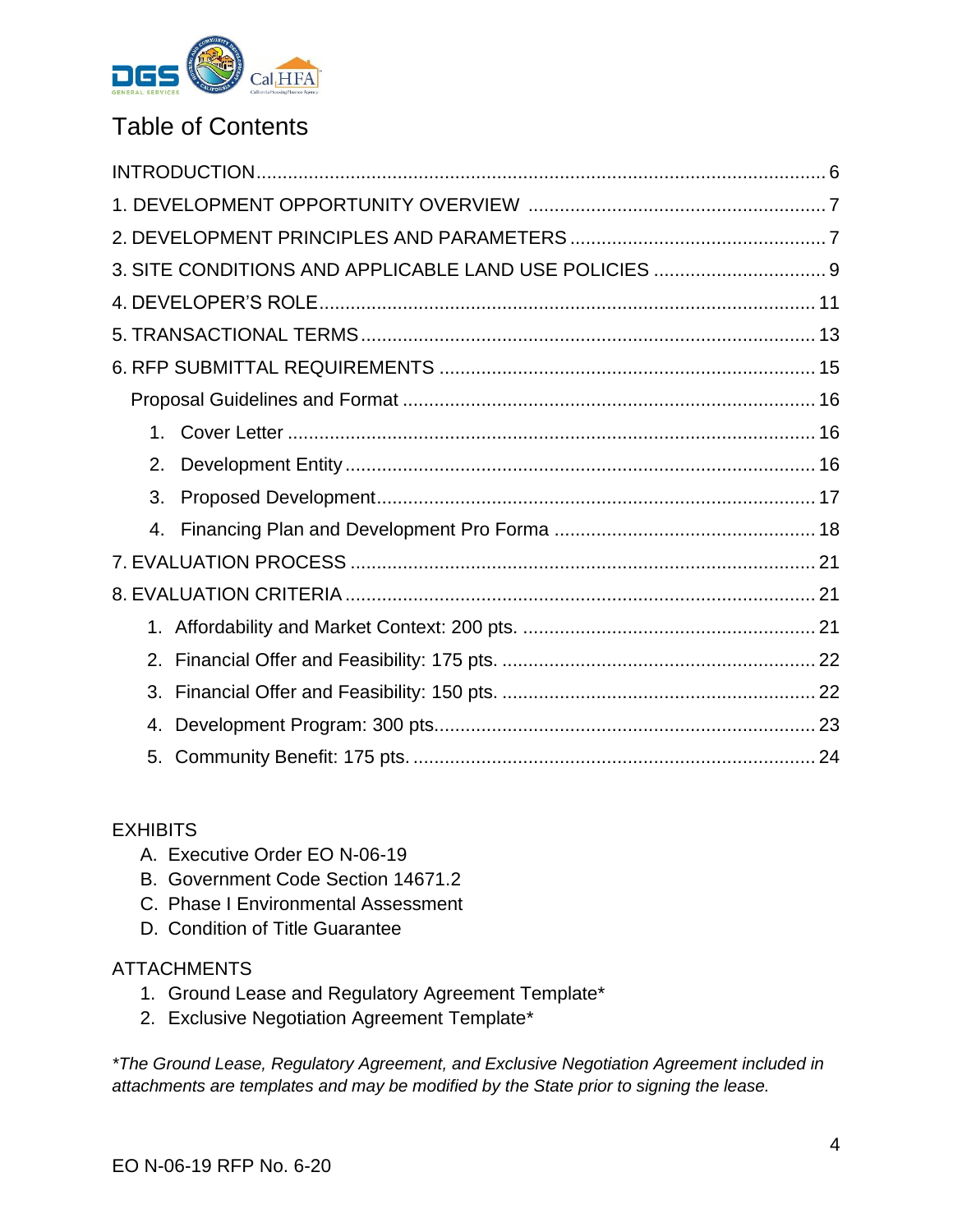

## **INTRODUCTION**

Executive Order N-06-19 (EO) (see Exhibit A) was signed by Governor Gavin Newsom on January 15, 2019 to address the housing affordability crisis that is facing the State of California. Governor Newsom ordered the Department of General Services (DGS) and the Department of Housing and Community Development (HCD), (the "State"), to identify and prioritize excess state-owned property and aggressively pursue the goals of affordable, sustainable, innovative, feasible, and cost-effective housing projects.

The State is pleased to issue this Request for Proposals (RFP) for respondents capable of developing affordable housing on an excess state-owned property located in Town of Truckee, Nevada County, California (the "Town") that will be consistent with and help fulfill state and regional goals, including affordability and feasibility. Projects must include a minimum of 50 percent deed-restricted affordable housing units, consistent with Government Code section 14671.2 (see Exhibit B).

It is the intention of the State to collaborate with Town of Truckee in its selection of a development team and creation of a development program.

At the conclusion of the RFP process, the State intends to enter into an Exclusive Negotiation Agreement (ENA) with the Respondent whose qualifications and development proposal the State deems best suited to achieve the objectives described in the RFP. Successful completion of negotiations will lead to the execution of a lowcost, long-term ground lease and regulatory agreement with a maximum term of 99 years.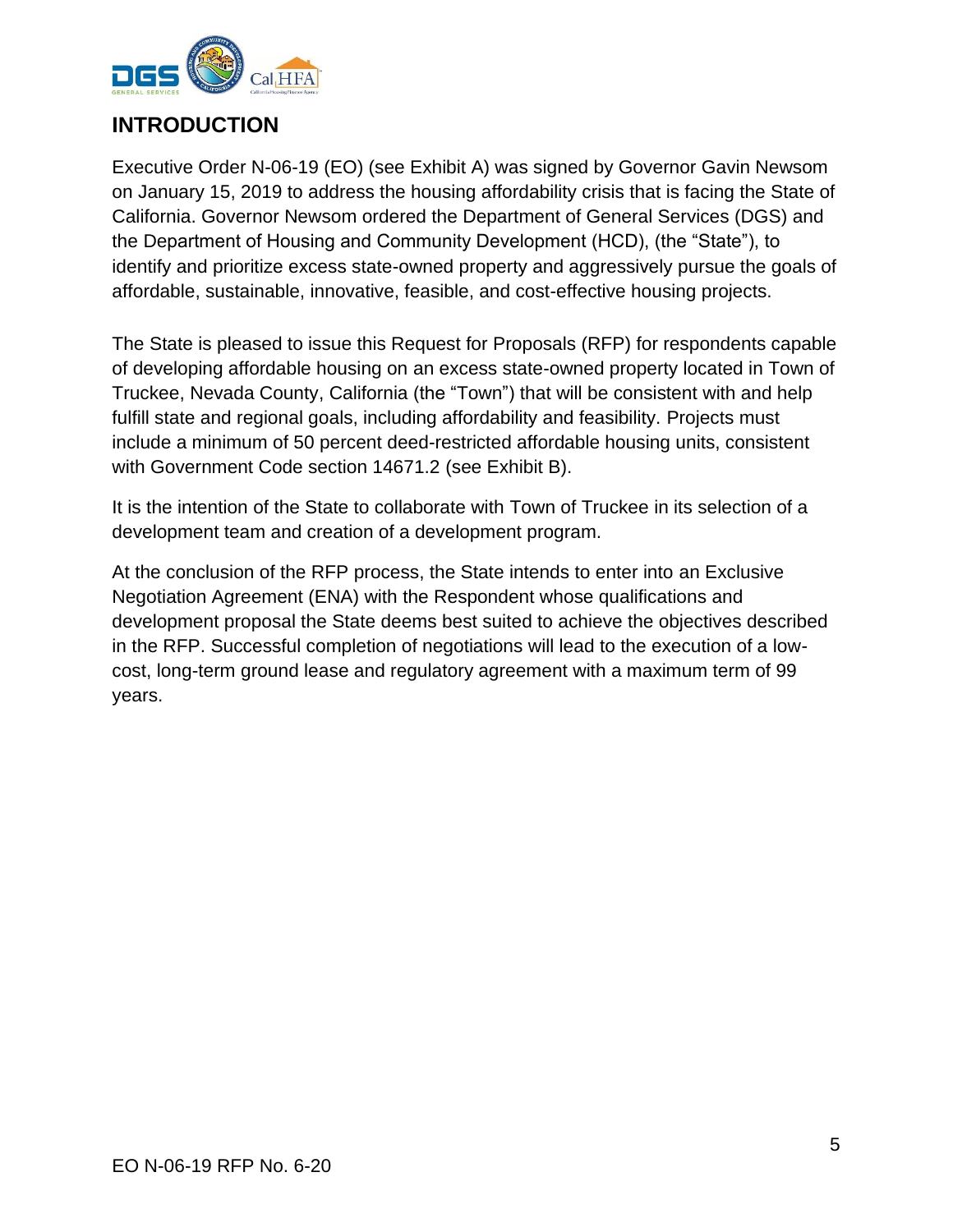

## <span id="page-5-0"></span>**1. DEVELOPMENT OPPORTUNITY OVERVIEW**

The State is seeking proposals for the development of affordable housing on an excess, state-owned property that will be consistent with state and regional housing goals, including affordability and feasibility.

The former California Highway Patrol facility located at 10077 State Route 89 South in Truckee, California (the "Site") has 1.72 acres of improved land comprised of two parcels, APN (s) 18-621-006 and 18-621-005. The Site is in the Town of Truckee which is the eastern end of Nevada County and sits at the entrance to North Lake Tahoe in Placer County.

There are multiple structures on the Site including a 6,702 sq. ft. office building and 4,320 sq. ft. of modular buildings with the earliest structure dating to 1964. Possible Site constraints include parking, proximity to I-80, and traffic impact.

Anchored retail is in proximity and the Truckee High school is located across State Highway 89 to the west.

Though the parcel is located in Nevada County, it is envisioned that housing on this site would serve the needs of the region. The region as being defined as the geographic boundaries of the Tahoe Truckee Unified School District which includes communities in both Nevada and Placer County including: Town of Truckee, North Lake Tahoe, Donner Summit and North Star and Squaw Valley. The full-time population of the region is approximately 38,000. The average snowfall in Truckee, per year is over 200 inches, making the Town the fifth snowiest place in the Country. Snow load, snow storage, and limited building season are all considerations for a project on this Site.

<span id="page-5-1"></span>The Town is motivated and supportive of affordable housing development at the Site and can offer several incentives and streamlining opportunities. The Town envisions the development would focus on maximizing the quantity of units on the site and creating housing that meets local housing needs for low-income individuals, families with children, persons experiencing homelessness or at-risk of homelessness, veterans, and/or seniors.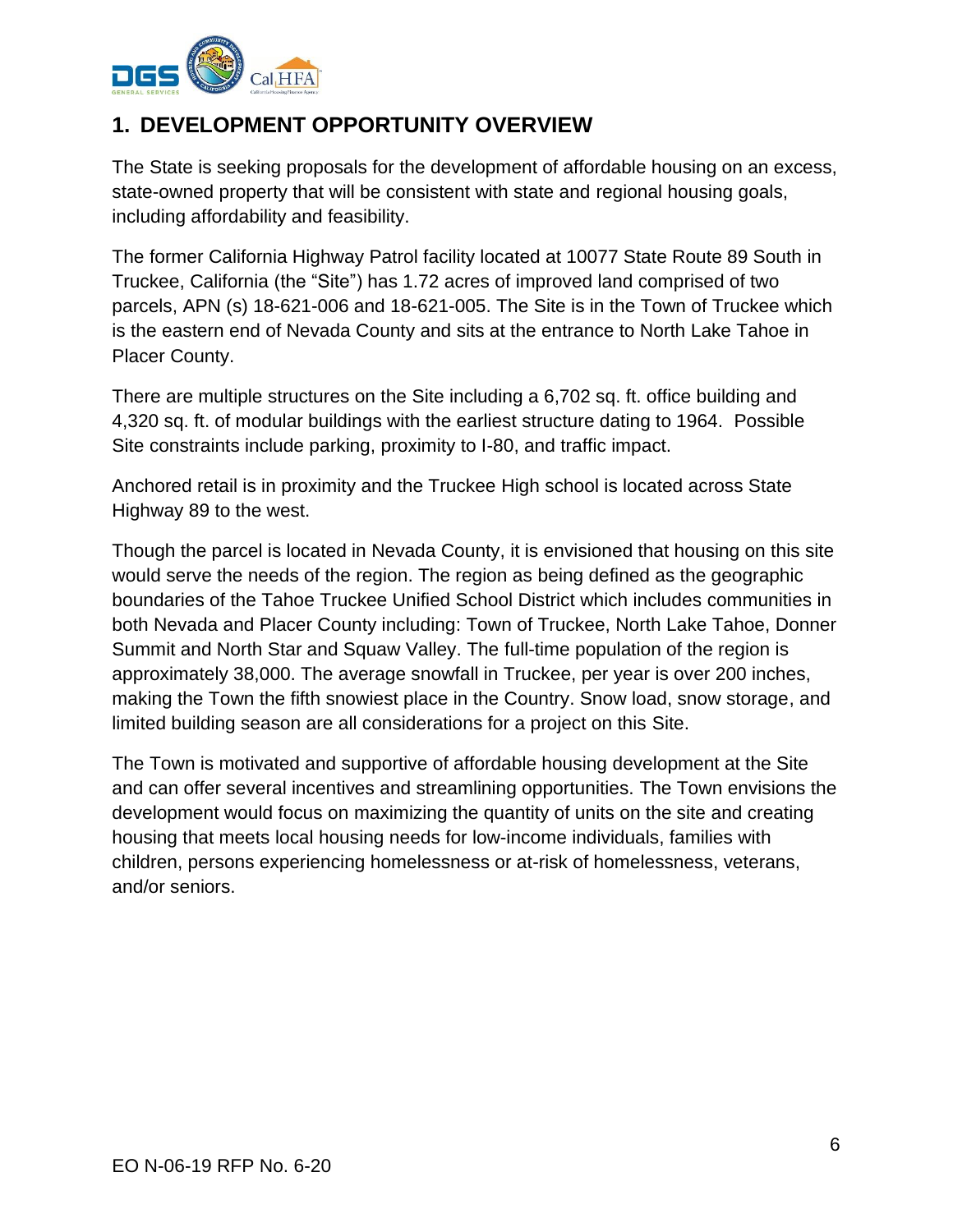

## **2. DEVELOPMENT PRINCIPLES AND PARAMETERS**

The lack of affordable housing across California is a matter of vital statewide importance and the State is working to expand housing opportunities through a new level of innovation and cooperation between the public and private sectors. To help solve the affordable housing crisis, the State is seeking knowledgeable, financially sound, and experienced providers of affordable housing.

The State is seeking proposals from Respondents who can support meeting the goals of the EO, including the provision of housing affordable to lower income households, and will creatively adhere to the following principles. These are not requirements but are intended to make the State's desired expectations clear and guide the project from solicitation through construction.

- *Affordability:* Maximize the affordability on site, including depth of affordability as well as percentage of units that are affordable (accounting for size differences between units with different bedroom counts);
- *Innovative Housing and Construction Types:* Catalyze and incubate innovative models for construction (such as modular or prefabrication), financing, and workforce development—recognizing that design and construction quality should not be comprised. Innovative Housing and Construction is desirable, but *not* a strict requirement;
- *Efficiency:* Identify a strategy for delivering on the timing goals for the EO (i.e., feasibility of breaking ground within two years of entering the lease and regulatory agreement and completing units within three years) and employing several time saving measures. Efficiency of delivery also recognizes that deeper affordability may need multiple funding sources which are available through different and competitive funding cycles and Notices of Funding Availability (NOFAs);
- *Accessibility:* As part of providing for accessible housing for all Californians, Respondents are encouraged to incorporate cost-effective design approaches consistent with universal design principles and/or related local ordinances;
- *Sustainability:* Reflect the State's and Town's emphasis on sustainable construction, including the use of recycled products, commitments to low energy use, building electrification, and/or the use of renewable construction materials, such as mass timber as recognized through approved guidelines by the California Building Officials (CALBO) and the California Building Standards Commission;
- **Development Costs:** Pursue cost reducing measures such as impact fee program waivers or reductions, innovative housing types (e.g.,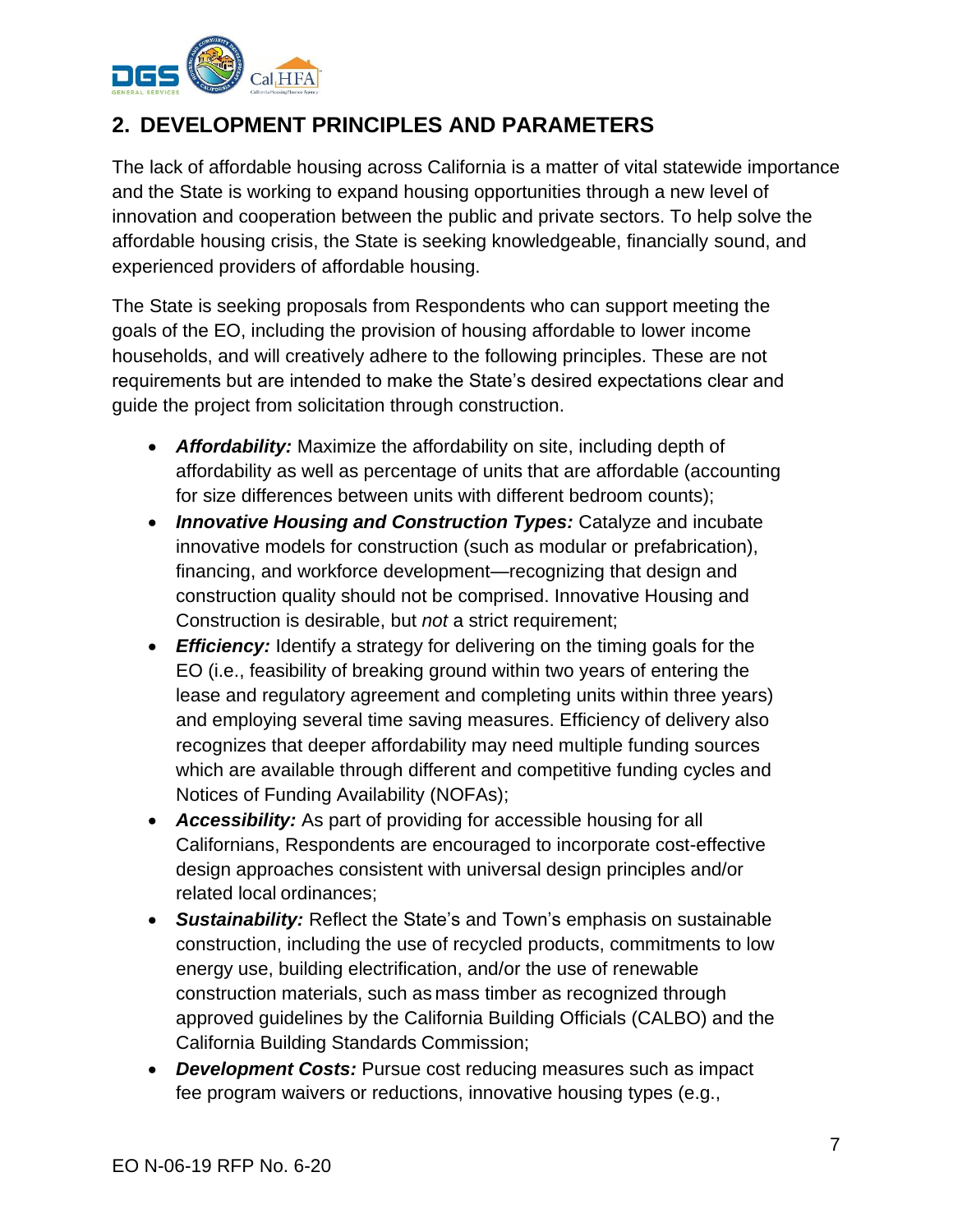

modular or other prefabricated systems), and other measures while maintaining a high-quality design that complements the neighborhood;

- *Outreach:* Facilitate meaningful public participation, through a partnership with local stakeholders and the Town that is consistent with the Ralph M. Brown Act, if applicable, and other strategies to engage the community throughout the development process;
- *Partnership and Collaboration:* Seek partnerships with the Town and local stakeholders, such as Nevada County and the Homeless Coalition of Tahoe-Truckee, to align with community housing needs and economic development goals, existing resources and services, transportation, and amenities;
- *State Planning Priorities:* Maximize land resources and efficient land use patterns by developing as densely as feasible; and
- *Coordination with Local Planning Initiatives:* Coordinate with the Town's current planning processes currently underway, including the General Plan Update Process, improvements to Donner Pass Road, and the Senate Bill 2 Site Analysis process that aims to change the zoning and density on the Site.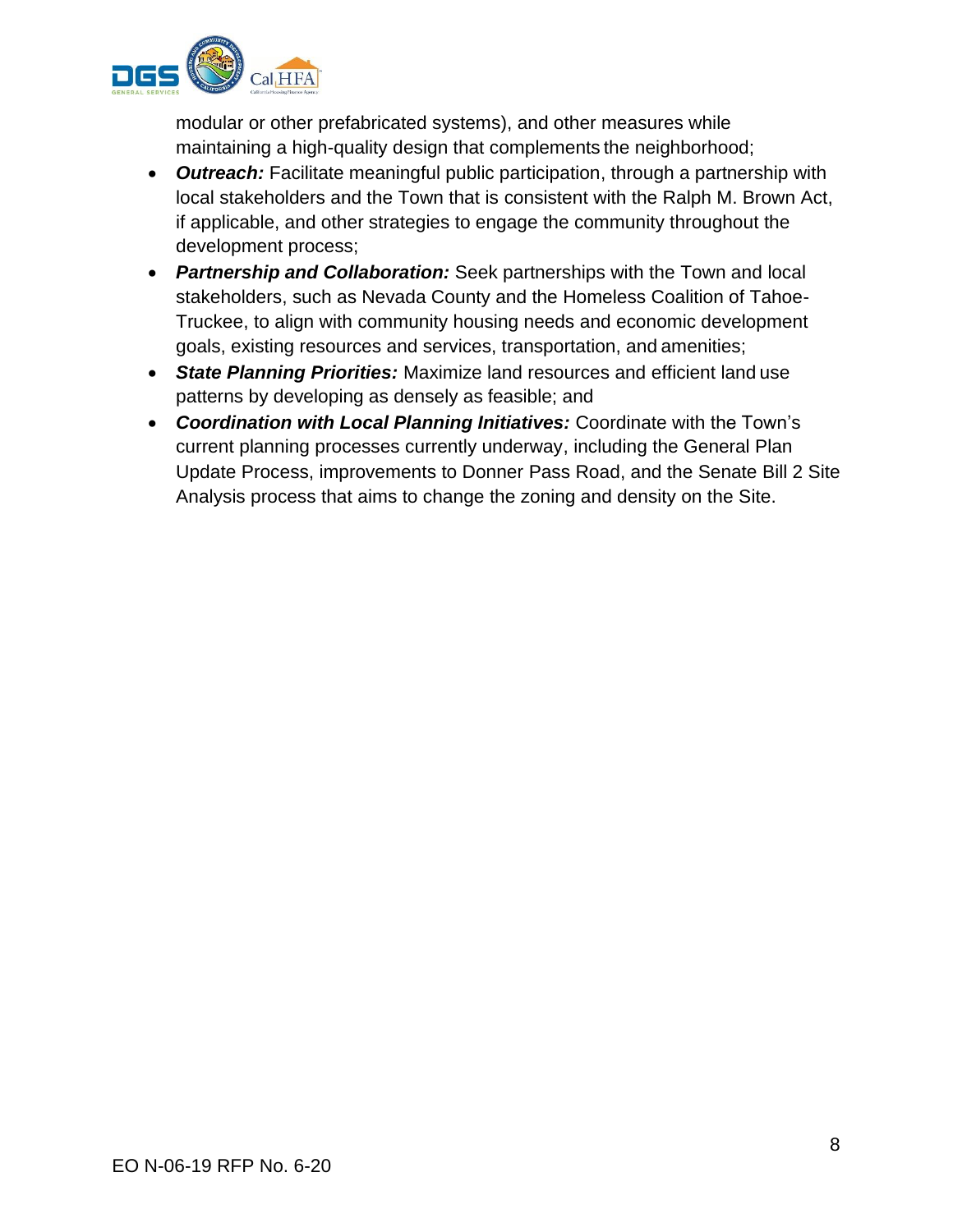

## <span id="page-8-0"></span>**3. SITE CONDITIONS AND APPLICABLE LAND USE POLICIES**



The Site has improved land comprised of two parcels (APN(s) 18-621-006 and 18-621- 005) and is approximately 1.72-acres on State Route 89 South immediately north of Interstate 80 in Truckee, California in an area referred to as the Gateway community.

The Site in controlled by the California Highway Patrol and is improved as a Highway Patrol Station which was decommissioned when a new facility was completed nearby. The irregular-shaped Site consists of relatively flat-lying developed and forested land with access from SR89 South. An environmental report was completed and based on the results of the Phase I and Limited Phase II ESA, "no environmental conditions were identified at the Site that would require further environmental assessment or mitigation".

The Site is currently zoned by the Town for public facility development. The surrounding vicinity generally consists of commercial development along the Donner Pass Road corridor to the west and north, residential development to the east, and the I-80 and SR89 interchange to the south. The regional topography is characterized by an easterly-sloping valley between Donner Lake and the Town surrounded by mountainous terrain.

The Town has selected Placeworks [\(http://placeworks.com/\)](http://placeworks.com/) to assist in making land use and density choices for sites throughout the Town, including the State Site. When the Placeworks report is released in mid-December, it will be distributed to the development teams preparing responses to the RFP. The Town will consider a zone and density change, based on direction from the Town Council, for the Site during the development process. Questions regarding the Placeworks scope of work can be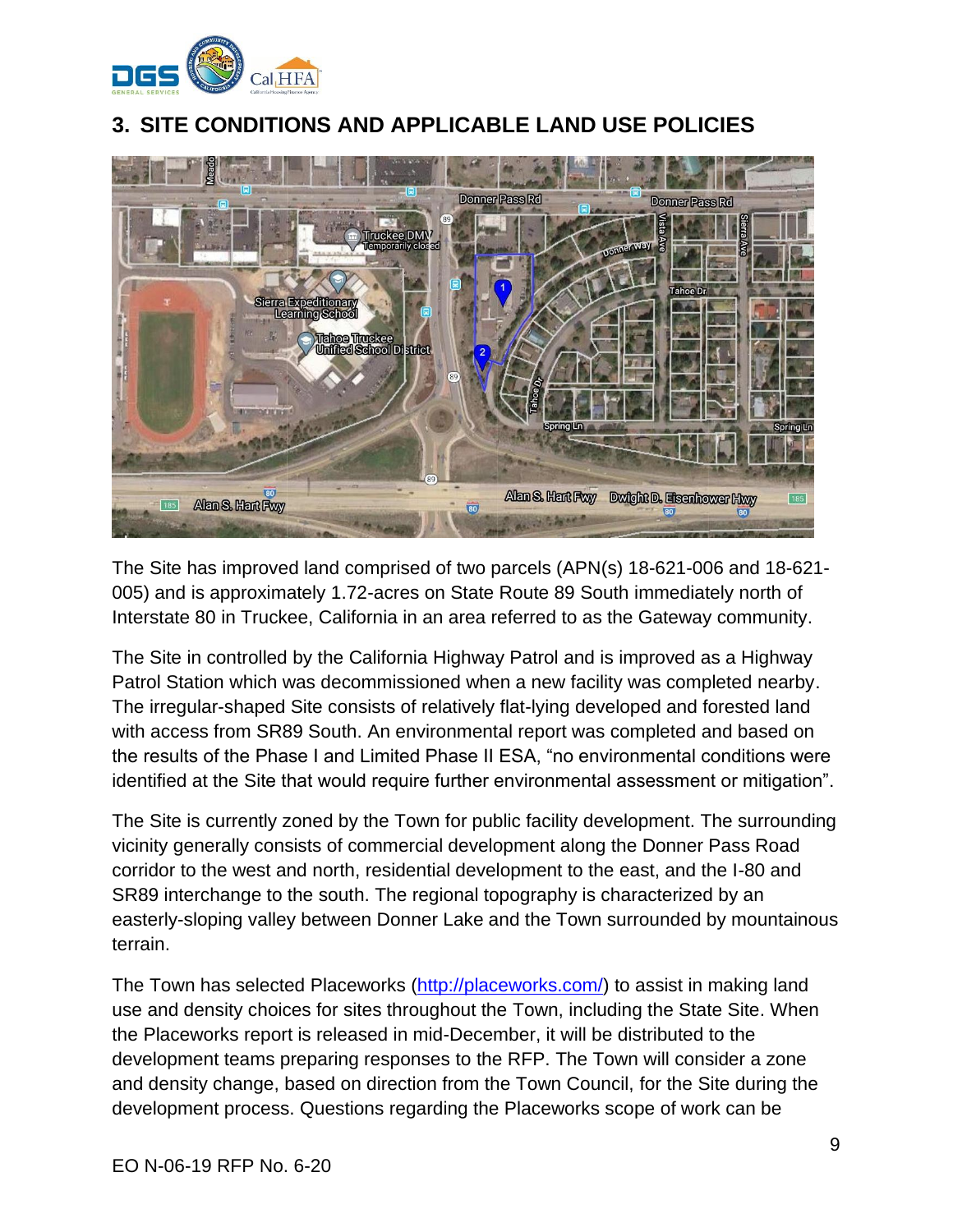

directed to Seana Doherty at the Town of Truckee, [SDoherty@townoftruckee.com,](mailto:SDoherty@townoftruckee.com) but Respondents are requested to not directly contact Placeworks.

Additionally, the Town is currently undergoing a General Plan Update Process and completed their updated Housing Element in 2019. The above-mentioned site work is part of the Housing Element action strategy. For more information about the Town of Truckee Housing Programs, please visit :

<https://www.townoftruckee.com/government/housing>

In addition to the Town's rezoning efforts, state-owned property has unique development benefits. To increase affordable housing throughout the State of California, the Governor's EO addresses instances where local zoning is inconsistent with the anticipated housing use. EO N-06-19 states:

*"WHEREAS local zoning ordinances do not govern the use of state property, and the State possesses legal authority to enter into low-cost, long-term leasing agreements with housing developers and accelerate housing development on state-owned land as a public use."*

The selected Respondent shall be responsible for obtaining any and all approvals, including but not limited to necessary building, grading, and construction permits, required for the proposed project.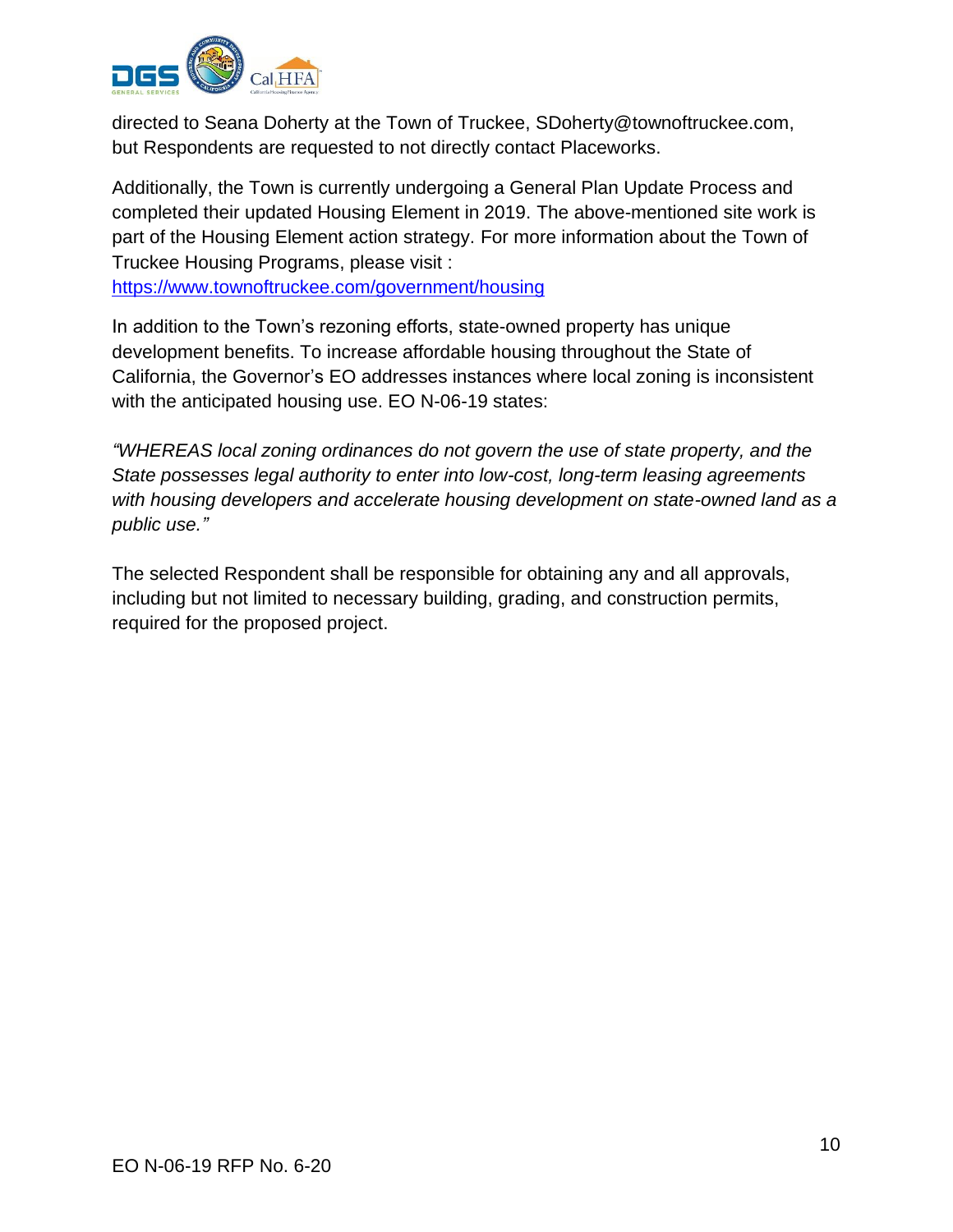

## <span id="page-10-0"></span>**4. DEVELOPER'S ROLE**

Upon approval and execution of an Exclusive Negotiation Agreement (ENA) with the State, the selected Respondent shall be responsible for all on-site and off-site costs and expenses associated with the development, site security and maintenance, construction, ownership, management, and operation of the proposed project, including but not limited to, planning, design, environmental clearance, entitlement, permit fees, utility charges, operation, and management expenses, as more specifically set forth in the ENA and in accordance with the following requirements:

- A. The selected Respondent shall accept the Site in its present state and condition, as-is, without any express or implied warranties;
- B. The selected Respondent shall enter into a low-cost, long-term ground lease and regulatory agreement, similar in form to Attachment A;
- C. The selected Respondent shall be responsible for obtaining any and all approvals such as land use entitlement and all necessary building, grading, and construction permits required for the proposed project;
- D. The selected Respondent shall agree to follow Chapter 11a and 11b of the California Building Code;
- E. The selected Respondent shall be responsible for obtaining financing for the project to ensure project feasibility including a combination of public and private funding as well as local and state/federal sources;
- F. DGS shall serve as the lead agency under the California Environmental Quality Act (CEQA). The selected Respondent shall be responsible for assisting DGS with CEQA compliance, including exploring the applicability of streamlining and exemption provisions, and the preparation of any necessary environmental documents. The cost of all required environmental review and compliance shall be the responsibility of the selected Respondent (Note: If selected Respondent seeks any federal subsidy or funding, they shall also be responsible for facilitating compliance with the National Environmental Policy Act, NEPA);
- G. The selected Respondent shall be responsible for payment of the applicable local agency development mitigation fees and off-site facilities fees (the selected Respondent should pursue fee deferments and other streamlining opportunities where appropriate);
- H. The selected Respondent shall be responsible for efforts towards meeting expectations and milestones as outlined in this RFP and the EO;
- I. Building on the pre-selection due diligence led by the State, the selected Respondent shall submit evidence of market demand for the type of units being proposed, investigate the need for on-site and off-site improvements including infrastructure to service the proposed project, and further describe the feasibility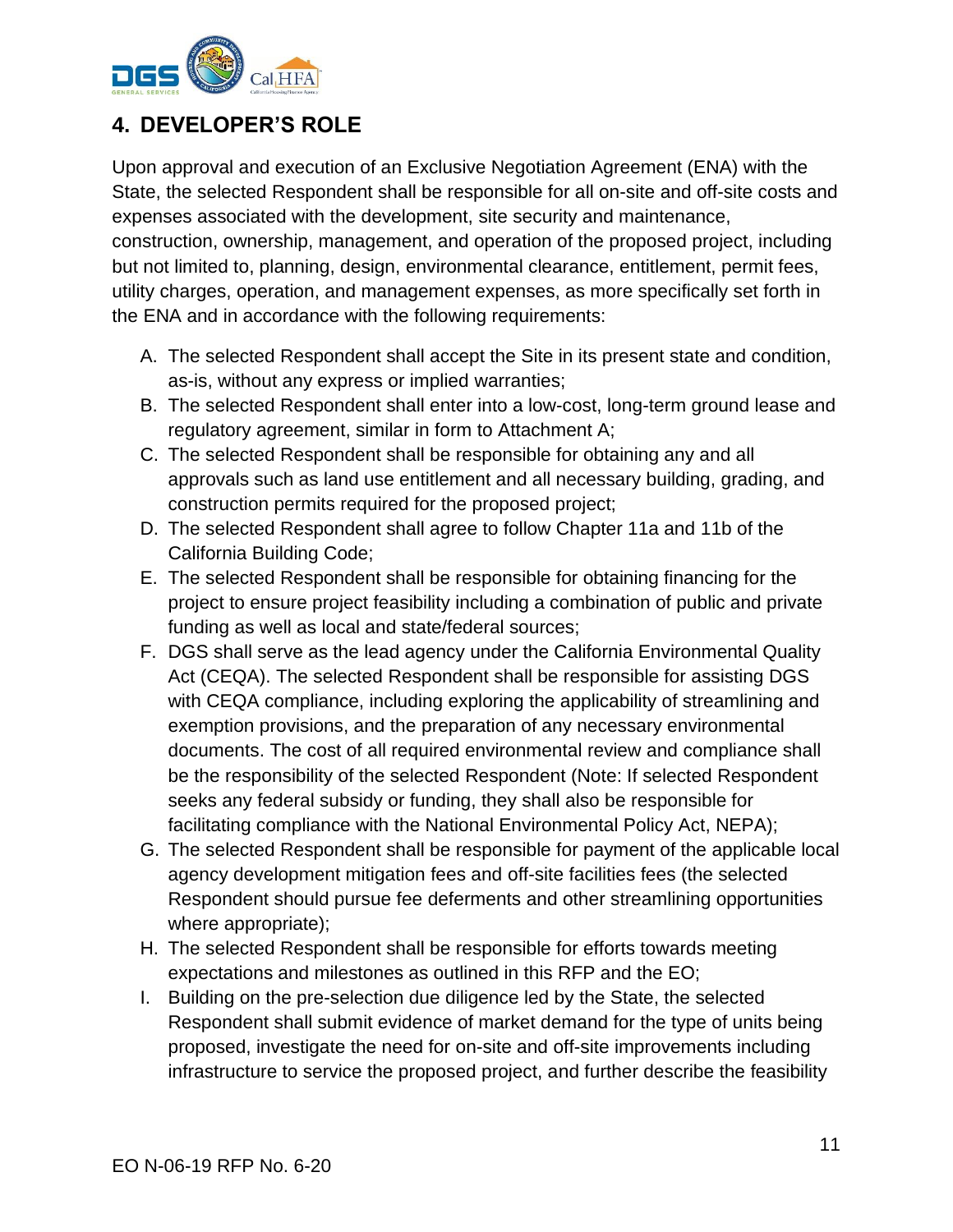

of breaking ground and completing construction in an efficient and expedited manner;

- J. The selected Respondent shall be responsible for the security and maintenance of the proposed project;
- K. The selected Respondent shall be responsible for ensuring that there are no inconsistencies between their response to this RFP and any existing and applicable affordable housing programs that the selected Respondent is planning to utilize for additional funding. If there are any inconsistencies between the requirements of this RFP and other program requirements, the more restrictive requirement shall control;
- L. The selected Respondent must employ a variety of outreach methods to ensure all segments of the community are included in all stages of the development process, including on an ongoing basis. Respondents are encouraged to reach out and involve various local community organizations to gain support for the proposed affordable housing project and respond to community/neighborhood concerns where appropriate throughout the project construction and property management. Respondents also must conduct affirmative marketing to households least likely to apply; and
- M. The selected Respondent shall adopt a written non-discrimination policy requiring that no person shall, on the grounds of race, color, religion, sex, gender, gender identity, gender expression, sexual orientation, marital status, national origin, ancestry, familial status, source of income, disability, age, medical condition, genetic information, citizenship, primary language, immigration status (except where explicitly prohibited by federal law), arbitrary characteristics, and all other classes of individuals protected from discrimination under federal or state fair housing laws, individuals perceived to be a member of any of the preceding classes, or any individual or person associated with any of the preceding classes be excluded from participation in, be denied the benefits of, or be subjected to discrimination under, any program or activity funded in whole or in part with program funds made available pursuant to this subchapter. The selected Respondent shall comply with the requirements contained in the Americans with Disabilities Act, the Fair Housing Amendments Act, the California Fair Employment and Housing Act, the Unruh Act, Government Code Section 11135, Section 504 of the Rehabilitation Act, and regulations promulgated pursuant to those statutes, including 24 C.F.R. Part 100, 24 C.F.R. Part 8, and 28 C.F.R. Part 35, in all of the Sponsor's activities.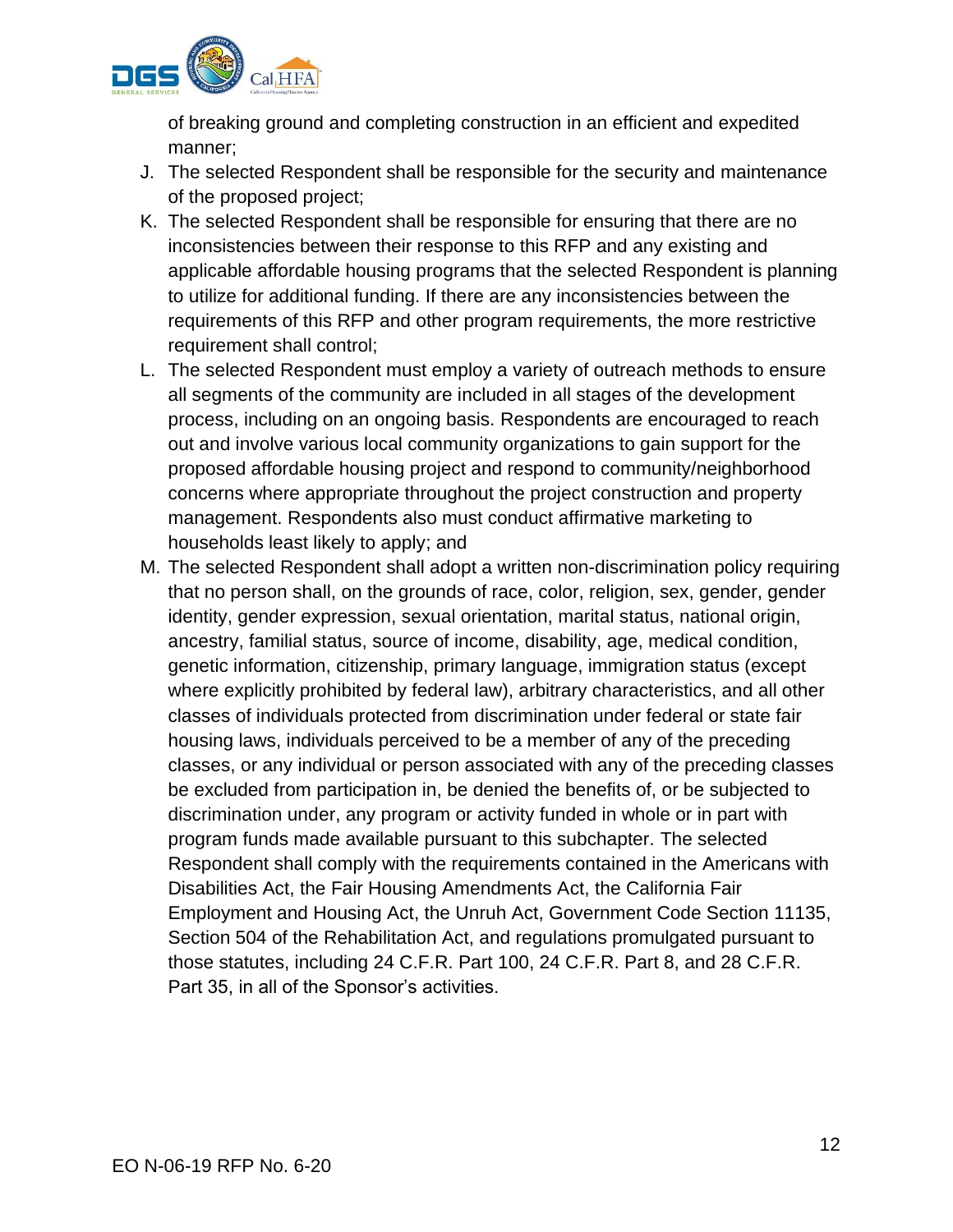

## <span id="page-12-0"></span>**5. TRANSACTIONAL TERMS**

#### *Predevelopment process*

The predevelopment process includes:

- Meeting all milestones identified in the ENA;
- Developing project management tools or trackers to share with State (with special attention to EO goal of breaking ground within two years of entering the lease and regulatory agreement and completing units within three years);
- Delivering a community engagement plan to engage local stakeholders, County staff, neighborhood representatives, social service providers, low income residents, etc. to gauge support, build relationships, and leverage existing resources;
- Refining architectural plans for entitlement submittal;
- Survey and mapping tasks related to defining relevant land parcel. Obtaining land use entitlements and environmental clearances;
- Securing utility infrastructure service and building permits;
- Developing a finance plan and applying for financing, including working with Town and County staff to identify sources of local funding and grants to meet identified community needs;
- Finalizing development team, including general contractor; and
- Any other investigation or due diligence to prepare for development as requested by DGS or HCD.

#### *Land Transaction*

The State Property is owned by the State and will remain under State ownership. The selected Respondent will enter into a development agreement for a low-cost, long-term ground lease transaction (e.g., \$1 annually) and agrees to accept the State Property in its present state and condition, as-is. The selected Respondent also agrees to reimburse the State for the cost of administering the lease, as provided for in Government Code section 14671.2.

For general lease terms and regulatory agreement terms, please refer to Attachment A for the ground lease and regulatory agreement template.

#### *Affordable Housing Restrictions*

Project proposals must include a minimum of 50 percent restricted affordable housing units, consistent with Government Code section 14671.2.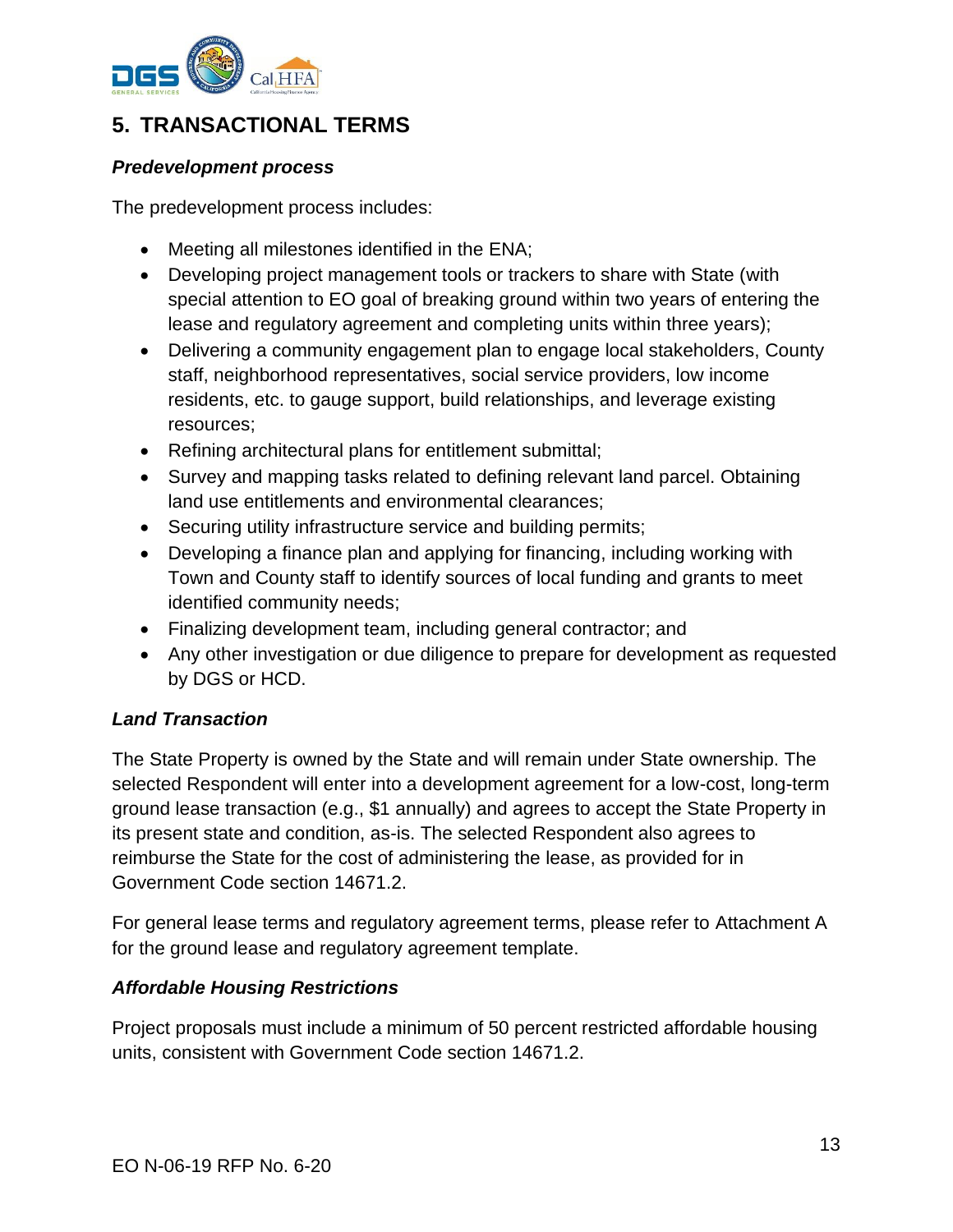

Project proposals that show a commitment to 100 percent affordable units, significantly deeper targeting, and/or special needs components with units affordable to very lowand/or extremely low-income households are encouraged. When considering affordability levels, Respondents should focus on meeting the EO goals of affordability and feasibility and meeting local housing needs. Per Health and Safety Code section 50093, income levels are defined using the income limits published annually by HCD for very low-, low-, and moderate-income households.

#### **NOTE: The EO requires the payment of state prevailing wage on any construction project.**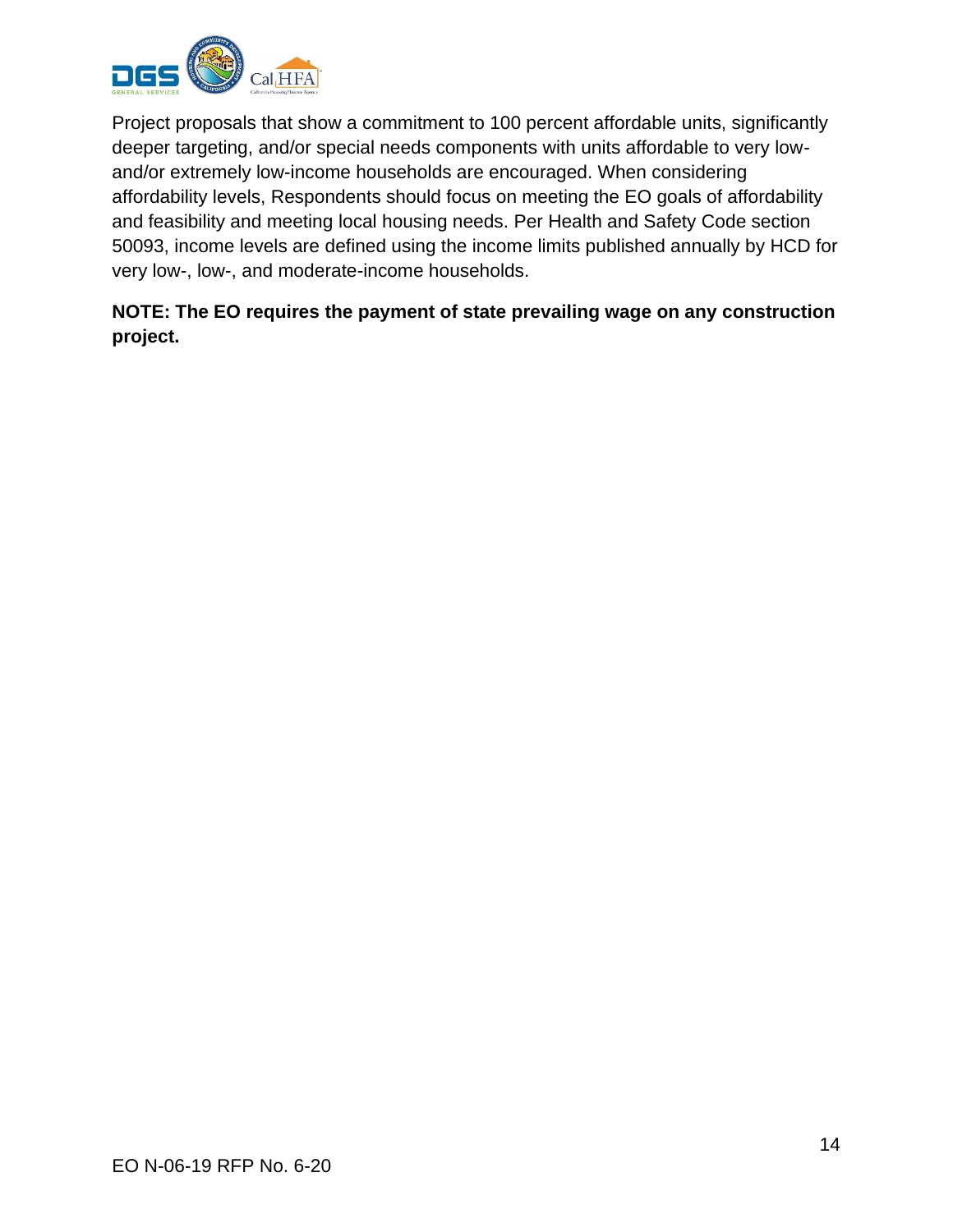

## <span id="page-14-0"></span>**6. RFP SUBMITTAL REQUIREMENTS**

The proposal must be sufficiently detailed and descriptive in the State's sole discretion to assess the viability of the proposal.

<span id="page-14-1"></span>The submitted proposals must meet all requirements outlined in this RFP and only those that meet all requirements will be scored. The State reserves the right to make its selection based on its sole and absolute discretion. In addition, the State reserves the right to reject any or all proposals at any time for any reason.

#### *Proposal Guidelines and Format*

The following guidelines are provided for standardizing the preparation and submission of proposals. The intent is to assist Respondents in the preparation of their submissions and to assist the State by simplifying the review process and providing standards for comparison of submissions.

Statements submitted in response to this RFP shall include a complete response to the requirements in this section in the order presented below. Statements should be a straightforward delineation of the Respondent's capability to satisfy the principles, parameters, and requirements of this RFP and should not contain redundancies and conflicting statements.

Respondents shall submit **an electronic copy of their proposal via email and a Box.com link**.

<span id="page-14-4"></span>Proposals shall contain the following information in the order listed:

#### <span id="page-14-2"></span>*1. Cover Letter*

The cover letter shall include information about the Respondent, name, and contact information of the person designated to act as the primary contact. The cover letter must include a statement of acceptance of all the requirements and conditions in this RFP, and that the signer has full authority to bind the Respondent.

#### <span id="page-14-3"></span>*2. Development Entity*

The Respondent shall address the following elements regarding their capacity to develop the State Property as proposed. In addition to the requirements set forth in the Evaluation Criteria, provide concise and specific responses.

#### **a. Organization**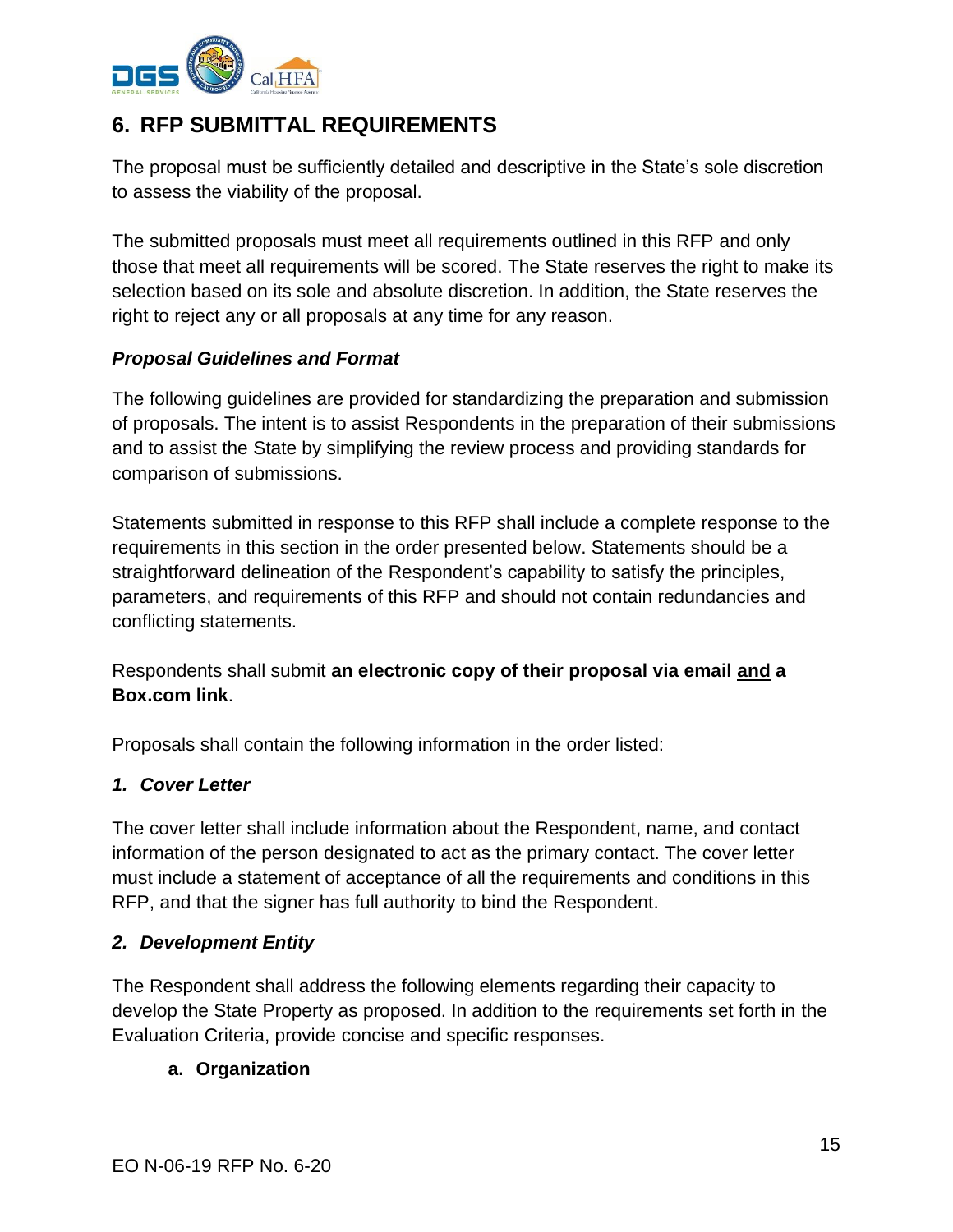

Identify and describe the principals, including any joint ventures or limited partners, and entity type (corporation, partnership, LLC, etc.) that would enter into the lease, regulatory agreement, and other agreements with the State.

Include descriptions of other firms relevant to the Project's development, construction and management including but not limited to the management company, service providers if applicable, architect, engineers, contractors, and experience working together and on similar projects.

Identify key development team members, including the architect and engineer, their resumes, and their roles and responsibilities for the Project.

Identify the principal in charge, project manager, and legal counsel.

Identify key team members and provide an organizational chart showing roles, responsibilities, resumes, and availability to implement the project as proposed.

Identify any and all litigation that has settled or is ongoing, for the previous five (5) years facing the Respondent, its principals, and partners. Identify any and all investigations by the State or federal agencies that have settled or are ongoing, for the previous five (5) years facing the Respondent, its principals, and partners. This also includes identifying if Respondent has had any mortgage foreclosure proceedings, loan Respondent, if Respondent has declared bankruptcy, if the Respondent or any member of the proposal has been convicted of fraud, larceny, forgery, money laundering, or tax evasion.

#### **b. Examples of Relevant Projects**

Provide details of at least three (3) completed comparable projects completed by the principals of the development team and their roles. Comparable projects are defined as new construction affordable and/or mixed income developments comparable in size and scope to this Project. This information should include project description, location, date completed, density, population served, number of units, structure of public/private partnerships, financing, service providers, any special circumstances (i.e., phased development, specific plan, public amenities, etc.), and management issues. It should be noted that these are the minimum requirements, but proposals will be scored according to Section 7320(b)(3)(D) of the Multifamily Housing Program guidelines: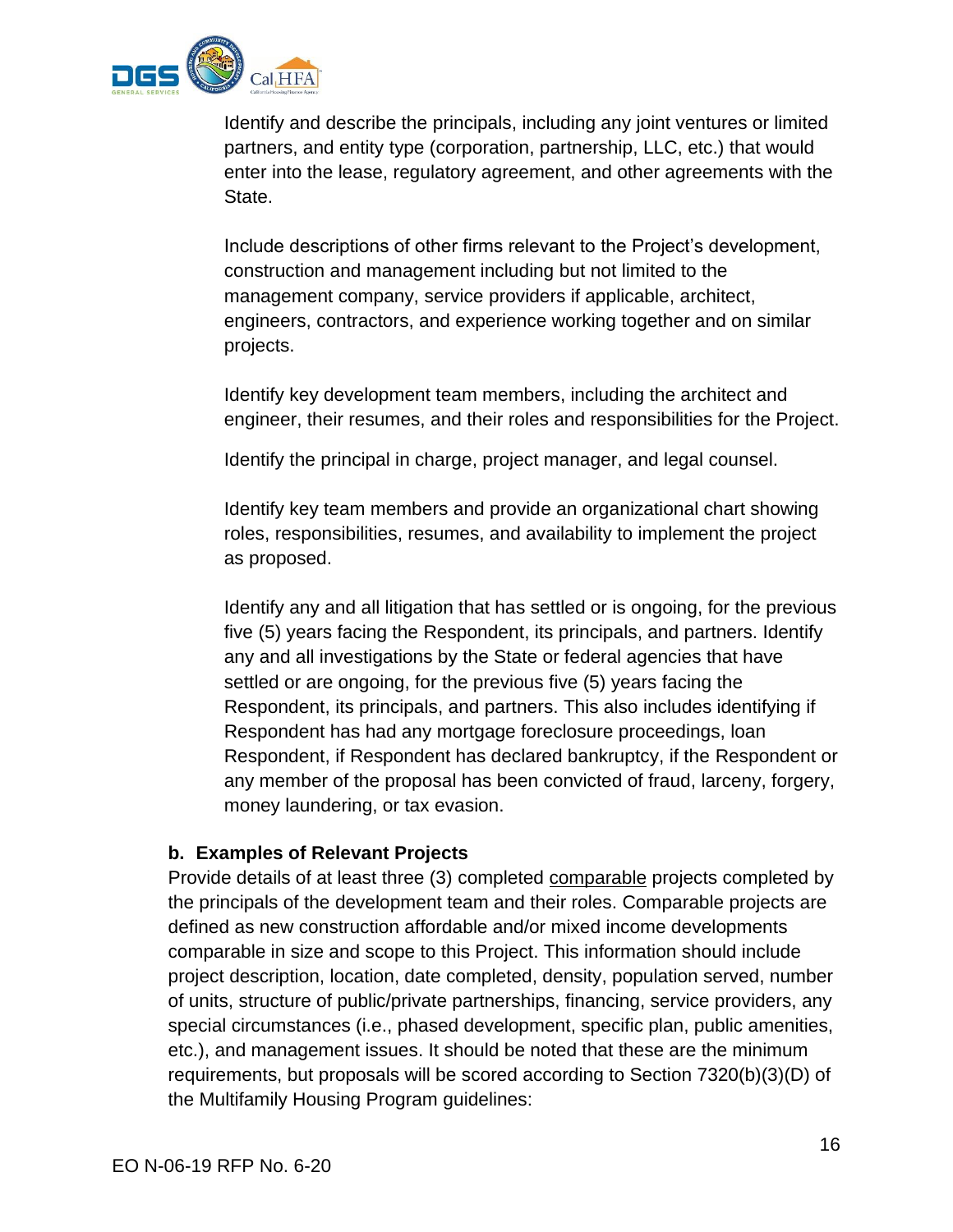

*Four points will be awarded for each Project completed in the five years preceding the application due date, and two points will be awarded for each Project completed in the five years preceding that period, up to a maximum of 20 points.*

Please provide references for each comparable project, including contact name, title, organization name and address, and current telephone number and email addresses.

Please include the following details, if applicable:

- Participation in public-private joint development partnerships
- Previous or pending development projects in the area
- Experience with a project located in a climate where snow is a major consideration in the construction timeline, costs, and building requirements
- Project experience with a Permanent Supportive Housing component
- Developer qualifications that are adherent to the Low-Income Housing Tax Credit program or other state or federal funding programs

#### **c. Financial Capability**

The State wants assurances that the proposed entity has the financial capability to complete the proposed transaction. Respondents shall provide the last three years of audited financial statements, including a recent balance sheet and income statement of the proposed entity.

All documents submitted in response to this RFP will become the property of the State of California and are subject to review or release to the public under the California Public Records Act, Government Code section 6250 et seq., unless the State in its sole and absolute discretion determines there is a legal basis for exemption. Any document submitted which has been marked "confidential" or "Proprietary" will not be accepted.

#### **d. Project Capacity**

The State wants assurances that the proposed entity has the capacity to complete the proposed transaction. Respondents shall address their current capacity and why they can take on this project, including detail on specific staff assignments and workload.

#### <span id="page-16-0"></span>*3. Proposed Development*

#### **a. Summary**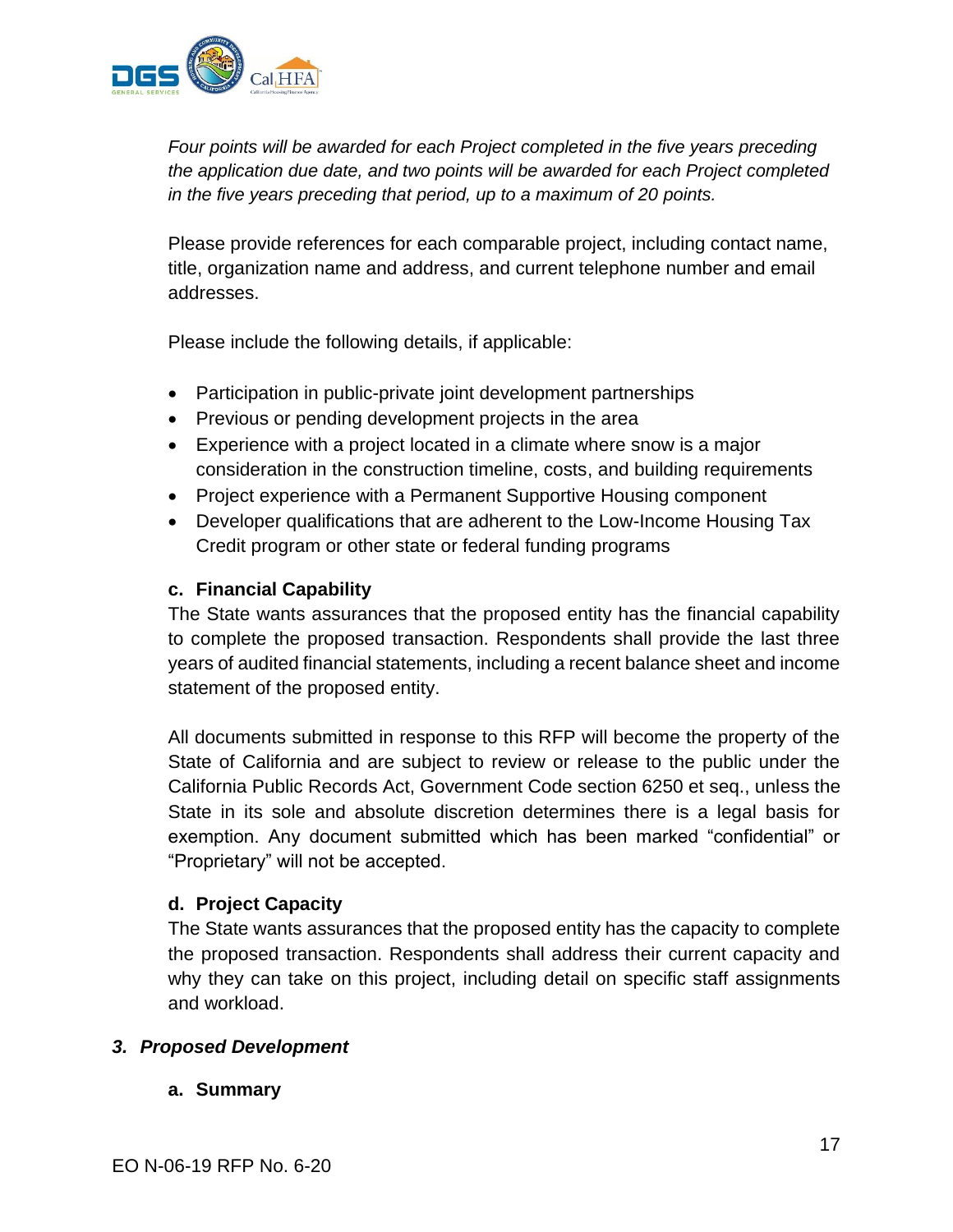

In addition to the requirements set forth in the Evaluation Criteria, the proposal should include a detailed and cohesive description describing the proposed Project, including at a minimum and as appropriate the development concept for the site, proposed building square footage, building height, number of stories, number of units, size of units, total parking spaces, proposed rents, resident incomes, resident amenities, and any other mixed uses or features that meet the development principles and statutory authority.

#### **b. Project Design**

The proposal shall provide a site plan, building elevations, and rendering of the proposed development that are specific to the Site.

The site plan should illustrate the proposed development concept for the Site, including proposed building(s) footprint, proposed open spaces and landscape design concept(s), parking, and vehicular and pedestrian access that are specific to the Site.

A ground floor plan should show proposed ground floor usage (e.g., common areas, management office space, apartment units, etc.). Additionally, a roof plan should illustrate any rooftop amenities, or illustrate pertinent features or anticipated screening of equipment.

Respondents must at least submit the front elevation (e.g., street view) of the property. Other views are welcome but not required.

#### **c. Schedule**

Respondents shall provide a detailed project development schedule through completion that contains time and performance benchmarks and include all predevelopment activities and any plans for phased development. The proposal shall provide a narrative and graphical schedule of all phases of development including, but not limited to, securing of financing, formulation of development concepts, community outreach, environmental review, entitlements, design, environmental reviews, planning reviews, construction, modular processes, marketing, and resident selection(s).

#### **e. Additional Benefits**

Include a description of any additional potential benefits offered by the proposal. Examples of additional benefits can include amount of open space, sustainability, amenities, on-site services, unique partnerships, innovative service models, etc.

#### <span id="page-17-0"></span>*4. Financing Plan and Development Pro Forma*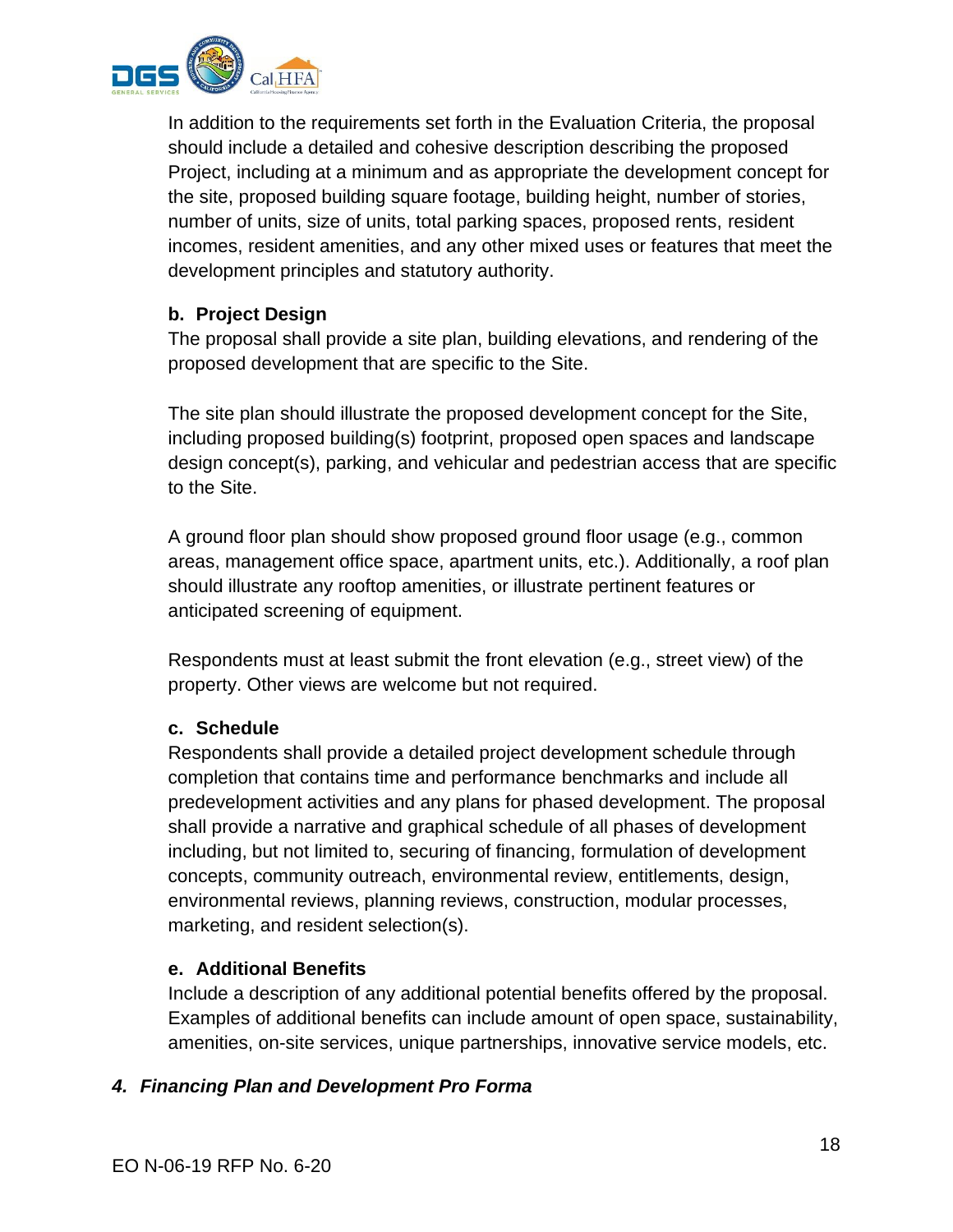

The Respondent shall include a detailed development pro forma that estimates the total development costs. The development pro forma shall include a detailed sources and uses of funds statement covering all project costs from design and construction through stabilized operations, including all hard and soft costs, and shall provide evidence (e.g., letters of support) of sufficient funding sources to meet project development requirements, including construction and permanent financing, and Developer's equity requirements.

The development pro forma should identify important underlying assumptions that govern the cash flows, including, but not necessarily limited to gross income, the amounts and frequency of loan repayments (all sources), annual rent increases, occupancy levels, operating costs as a percent of revenue, timing, amounts of replacement costs and the Project's anticipated cash flows over a period of 30 years from project initiation. The Respondent must confirm the cost estimates in the development pro forma include payment of California prevailing wages. The development pro forma must include a calculation of the return on investment to the Developer and include interest rate assumptions for all sources of debt and equity.

**Respondents shall include a working electronic copy(ies) of the financial model(s) for the project in Microsoft Excel format.**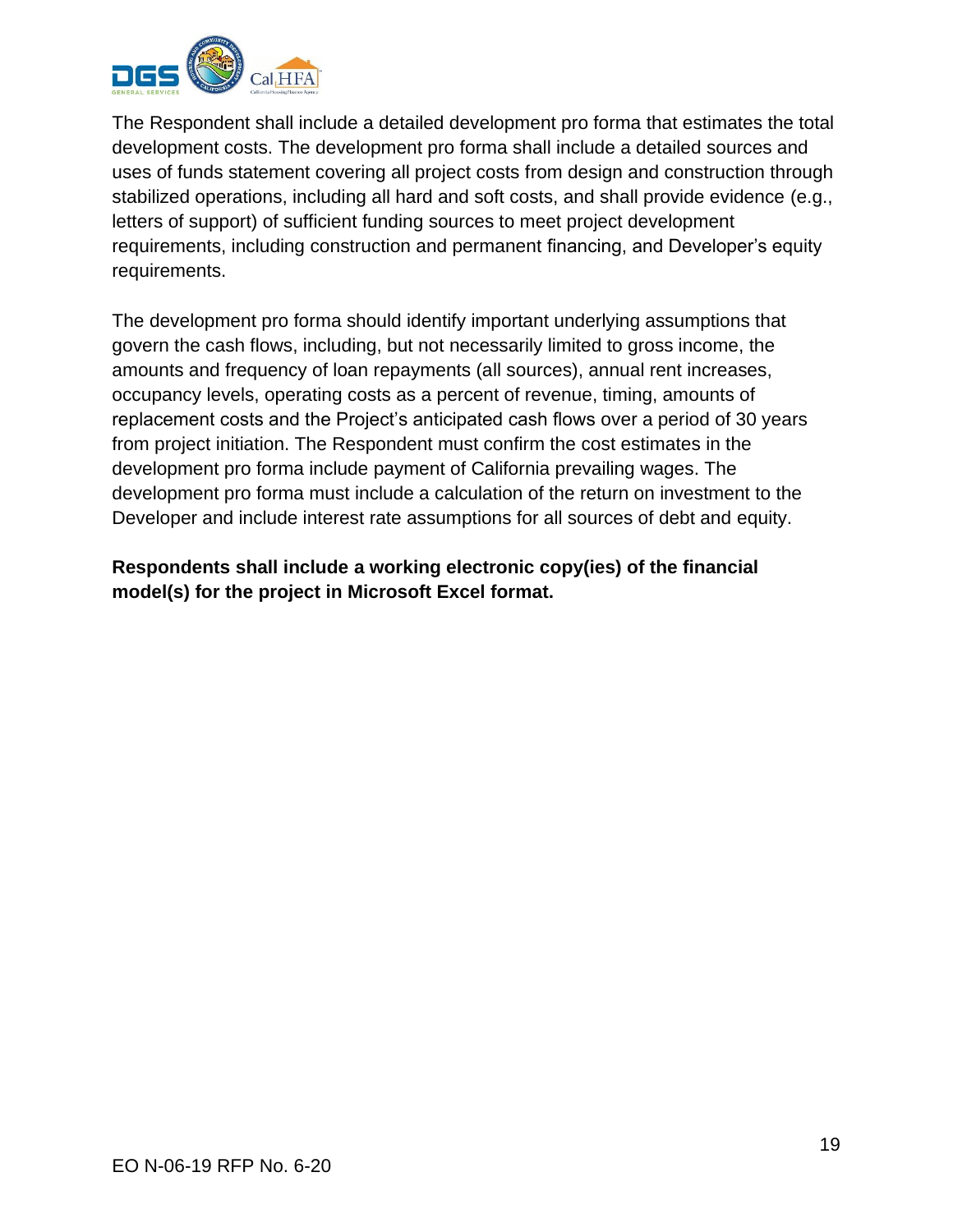

## **7. EVALUATION PROCESS**

#### *A. Submittal of Questions and Requests for Clarification*

Any questions or requests for clarification regarding this solicitation should be in email to [jonathan.heim@dgs.ca.gov](mailto:joshua.palmer@dgs.ca.gov) and [mehgie.tabar@hcd.ca.gov.](mailto:mehgie.tabar@hcd.ca.gov) All questions must be received by November 13, 2020 by 5:00 PM in order to ensure their timely response well in advance of the RFP deadline.

#### *B. Selection Process*

The proposal must be completely responsive to the RFP. Incomplete proposals will be deemed as nonresponsive and will be rejected. DGS and HCD reserve the right to reject any or all proposals submitted, and no representation is made hereby that any contract will be awarded pursuant to this RFP or otherwise.

#### *1. Committee*

Following the submission deadline, DGS and HCD will establish a technical review committee to evaluate the proposals. The proposals will be reviewed for completeness and responsiveness to the requirements of this RFP.

#### *2. Interview*

Following the written evaluation, the State may conduct oral interviews with one or more teams to further understand team qualifications and/or project concept, if needed.

#### *3. Selection*

Upon selecting a proposal, the State intends to issue an ENA with the selected Respondent who, at the sole discretion of the State, poses the best opportunity for the State to meet its objectives as set forth in this RFP.

#### **Submittal Deadline & Address for Submittals**

| <b>Submittal Deadline:</b>    | December 18, 2020 at 5:00 PM PT            |
|-------------------------------|--------------------------------------------|
| <b>Method for Submittals:</b> | Email Jon Heim at jonathan.heim@dgs.ca.gov |
|                               | and upload to Box.com with link            |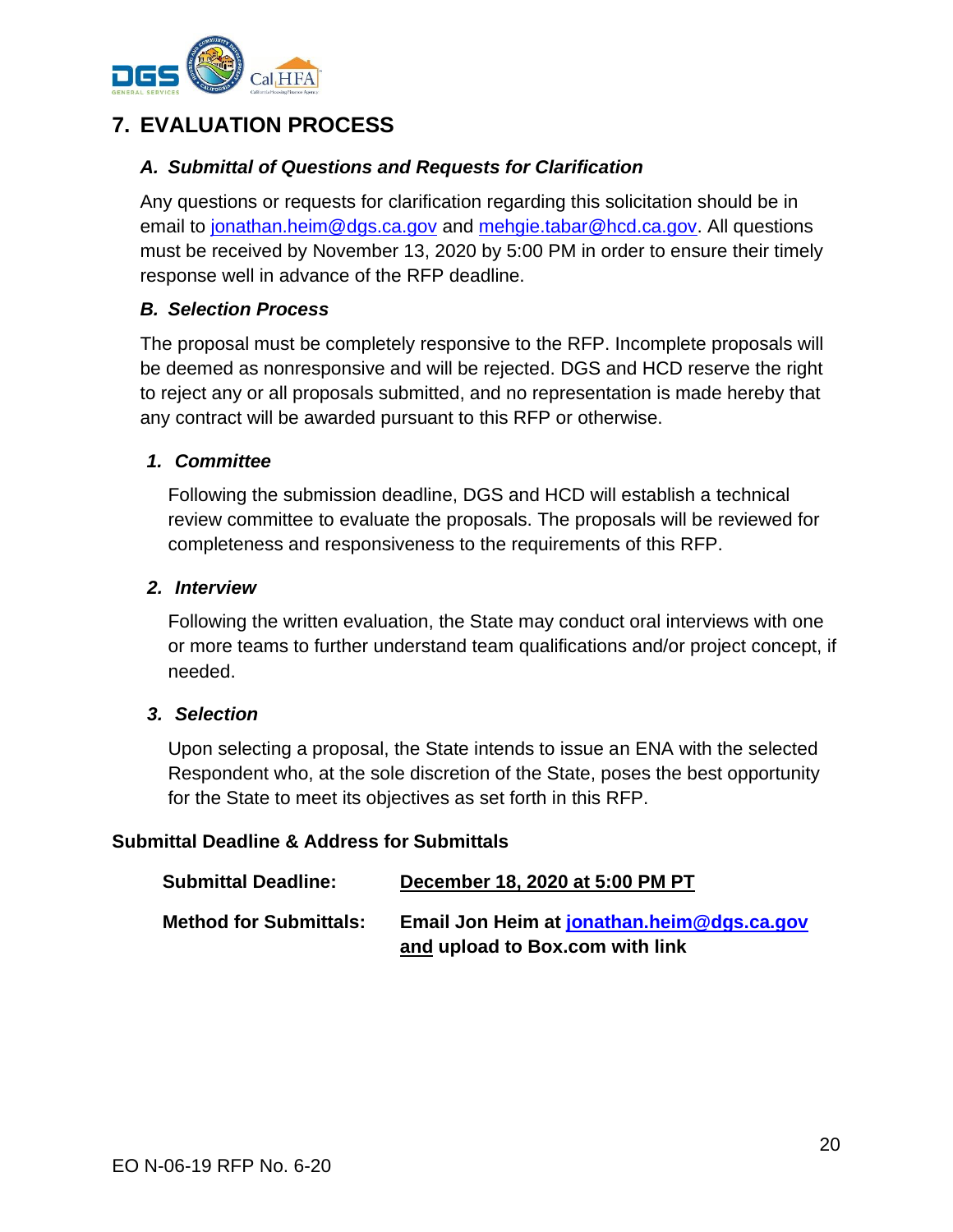

## <span id="page-20-0"></span>**8. EVALUATION CRITERIA**

Proposals will be evaluated by the Respondent's ability to satisfy the development principles and parameters (see Section 2) and meet all RFP submittal requirements (see Section 6).

| No.            | <b>Criterion</b>                        | <b>Maximum Points</b> |
|----------------|-----------------------------------------|-----------------------|
| 1              | <b>Affordability and Market Context</b> | 200                   |
|                | <b>Base Points</b>                      | 150                   |
|                | <b>Bonus Points</b>                     | 50                    |
| $\overline{2}$ | <b>Financial Offer and Feasibility</b>  | 175                   |
|                | <b>Base Points</b>                      | 125                   |
|                | <b>Bonus Points</b>                     | 50                    |
| $\mathbf{3}$   | <b>Development Experience</b>           | 150                   |
|                | <b>Base Points</b>                      | 100                   |
|                | <b>Bonus Points</b>                     | 50                    |
| 4              | <b>Development Program</b>              | 300                   |
|                | <b>Base Points</b>                      | 250                   |
|                | <b>Bonus Points</b>                     | 50                    |
| 5              | <b>Community Benefit</b>                | 175                   |
|                | <b>Base Points</b>                      | 175                   |
|                | <b>Total Possible Points</b>            | 1,000                 |

#### <span id="page-20-1"></span>*1. Affordability and Market Context: 200 points*

Project proposals must include a minimum of 50 percent restricted affordable housing units, consistent with Government Code section 14671.2 (see Exhibit A). Project proposals that show a commitment to 100 percent affordable units, significantly deeper targeting, and/or special needs components with units affordable to very low- and/or extremely low-income households are encouraged.

Respondents should identify:

- Quantity and bedroom type of affordable units to be built
- Maximization of land resources and level of affordability (e.g., density, integration, depth of affordability)

Proposals will be evaluated by the extent to which the project: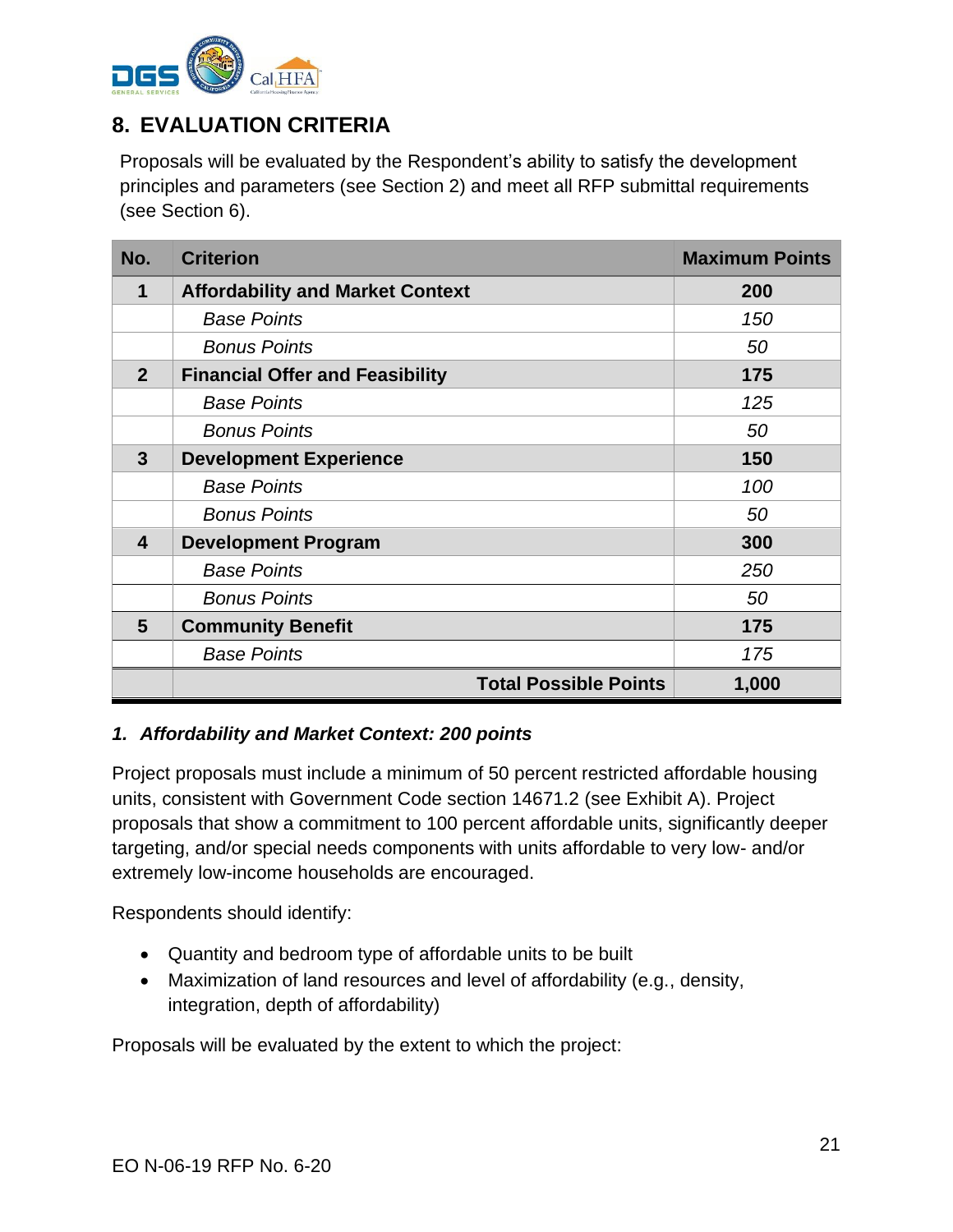

- Serves households at the lowest income levels consistent with Section 7320(b)(1)(A) of the Multifamily Housing Program guidelines, while maintaining financial feasibility;
- Aligns with the local context and housing needs, as detailed in the Town's Housing Element [\(https://www.townoftruckee.com/government/housing\)](https://www.townoftruckee.com/government/housing); and
- Maximizes social benefit by serving the greatest number of residents.

It should be noted that the Town envisions the development would create units that meets local housing needs for low-income individuals, families with children, persons experiencing homelessness or at-risk of homelessness, veterans, and/or seniors.

#### <span id="page-21-0"></span>*2. Financial Offer and Feasibility: 175 points*

#### *Reasonableness Points*

Proposals will be evaluated for risk in completing the proposed projects, in part, by assessing the reasonableness of the proposal's assumptions, including the reasonableness of cost, revenues, and public subsidy assumptions. Proposals will be evaluated for their ability to cost-effectively deliver affordable housing, manage transaction risk, and maximize the quantity of affordable housing and/or level of affordability.

Respondents should include an evaluation of other HCD or soft sources that could support their project and provide deeper affordability than state statute requires.

#### *Implementation Points*

Respondents must also demonstrate implementation feasibility, including phasing and market timing, as well as the ability to meet the goals identified in the EO—breaking ground and completing units in an efficient and expedited manner. A schedule that expands beyond the EO timing must provide substantial reasoning why breaking ground or completing units may take longer.

NOTE: To the extent supportive housing units are proposed, please clearly indicate separate annual budgets for regular operations and maintenance and the annual costs of supportive services. Please also indicate the anticipated source(s) of funding for any supportive services.

Within the Financial Offer and Feasibility's total of 175 points, 50 bonus points are available, such as for creative financing models or funding sources (e.g. social impact bonds, philanthropic sources, etc.).

#### <span id="page-21-1"></span>*3. Development Experience: 150 points*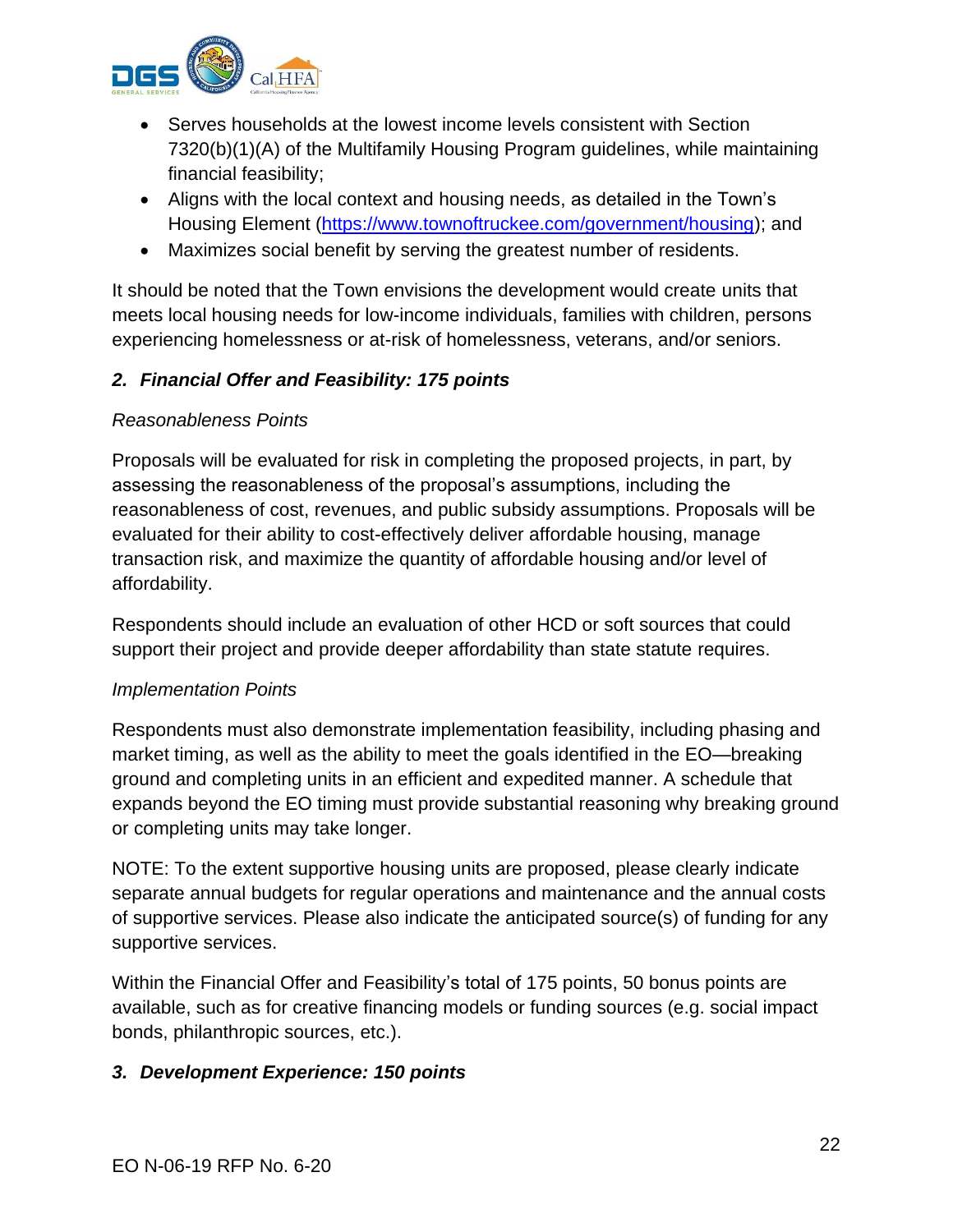

Respondents must demonstrate, to the satisfaction of the State, experience and capacity (including a staff and payroll) relevant to owning, developing, and managing high quality affordable rental housing.

Once the minimum RFP requirements are met (see Section 6), proposals will be evaluated according to Section 7320(b)(3)(D) of the 2019 MHP Final Guidelines.

Within the Development Experience's total of 150 points, 50 bonus points are available, such as for experience with factory built or multifamily modular construction.

#### <span id="page-22-0"></span>*4. Development Program: 300 points*

Respondents must clearly articulate the project vision and plan, schedule, and factors for project delivery including site layout, regulation compliance, and use requirements and restrictions (see Section 4), consistent with the State's guiding Principles. Respondents should describe any additional accessibility measures (e.g., higher percentage ADA accessible units) and/or consistency with universal design guidelines.

Projects should identify the ability to:

- Expand housing opportunities
- Develop partnerships
- Catalyze and incubate innovative models (e.g., construction, financing, workforce development)
- Use renewable materials and implement other sustainability and resource conservation measures
- Meet state planning priorities

Proposals will be evaluated for:

- The desirability and quality of the concept and design;
- How well it delivers on the EO goals and the development principles and parameters (see Section 2); and
- Compliance with state and federal codes, regulations, and guidelines.

Within the Development Program's total of 300 points, 50 bonus points are available, such as for innovative construction models, extraordinary sustainability, or resource conservation features (e.g., creative PV and/or solar water heating innovations).

NOTE: If project includes any supportive housing, such as housing for veterans or chronically homeless individuals, the proposal must describe on-site supportive services and/or describe coordination with nearby services. The description should also include an estimate in cost over normal operation and maintenance costs and a description of